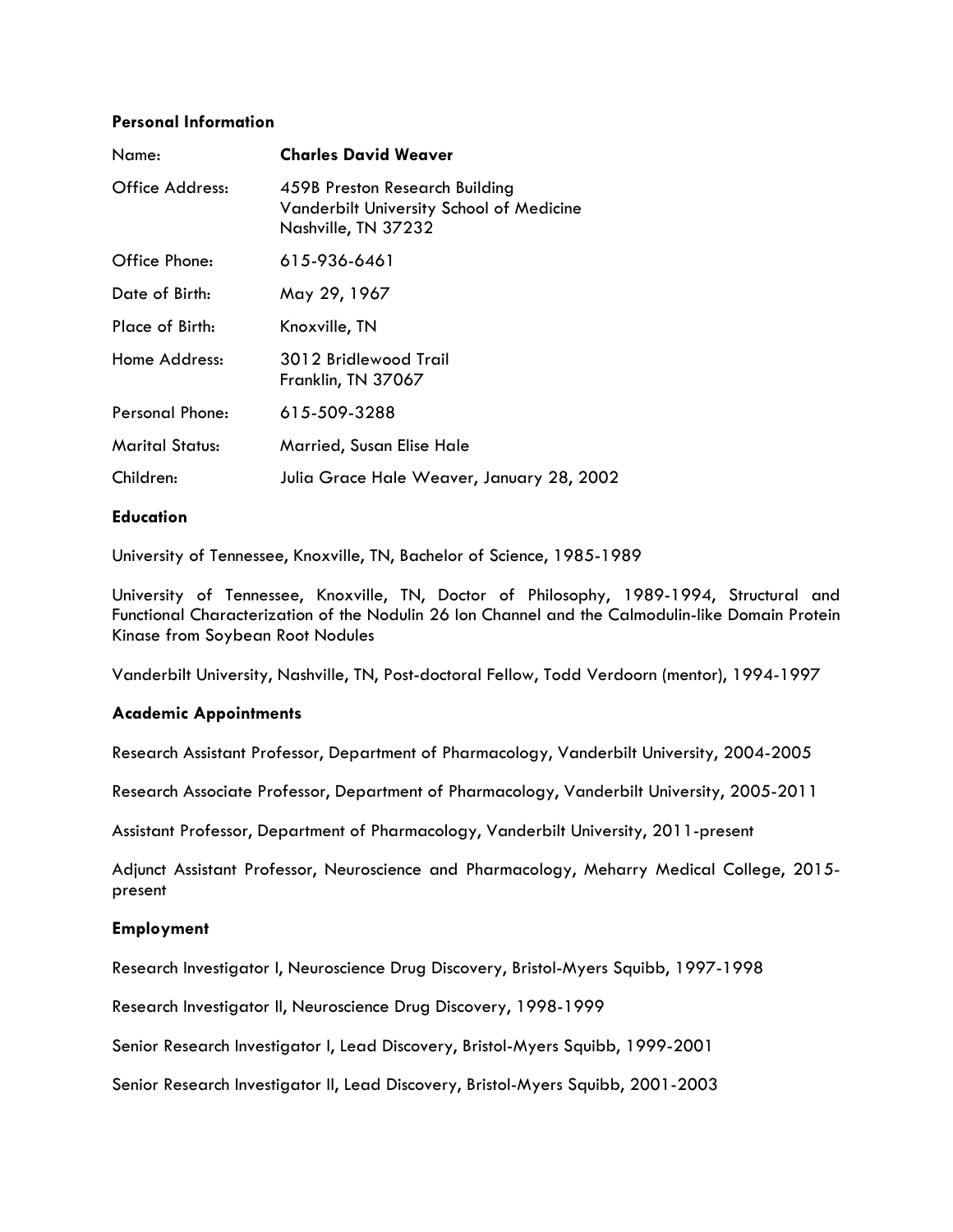President and Founder, WaveFront Biosciences, 2011-present

### **Professional Organizations**

Society for Laboratory Automation and Screening

American Society for Pharmacology and Experimental Therapeutics

Society for Neuroscience

American Chemical Society

American Association for the Advancement of Science

### **Professional Activities**

#### **Intramural**

Director, Vanderbilt Institute of Chemical Biology High-throughput Screening Facility, 2005-2011

Director, Molecular Pharmacology, Vanderbilt Program in Drug Discovery, 2005-2010

Director, National Institutes of Health Molecular Libraries Screening Center for GPCRs, Ion Channels and Transporters, 2005-2008

Vanderbilt Institute of Chemical Biology Operating Committee, 2008-present

Scientific Director, Vanderbilt Institute of Chemical Biology High-throughput Screening Facility, 2011-present

Quantitative Chemical Biology Program Admissions Committee, 2015-present

Vanderbilt University Conflicts Committee, Representative for the Basic Sciences, 2016-present

#### **Extramural**

External Advisory Committee, Biochemistry, Cellular and Molecular Biology, University of Tennessee, 1998-2000

Senior Leadership Team, New Leads Biology, Bristol-Myers Squibb Pharmaceutical Research Institute, 2000-2002

Editorial Board, Assay and Drug Development Technologies, 2004-present

External Advisory Group, NIH Psychoactive Drug Screening Program, 2009-2013

External Advisory Group, Velocity 11 (an Agilent company), 2008-2012

External Scientific Advisory Board, Moffitt Cancer Center Drug Discovery, 2010

Ad hoc reviewer, 2005-present: Molecular Pharmacology, ACS Chemical Neuroscience, Journal of Medicinal Chemistry, Society for Biomolecular Screening

Ad hoc study sections, National Institutes of Health, 2005-present: Drug Discovery for the Central Nervous System, Male Contraceptive Development Program, Adjuvant Discovery Program, Transformative Research Award, Drug Discovery SBIR Program, High-throughput Screening Special Emphasis Panel

### **Awards and Recognition**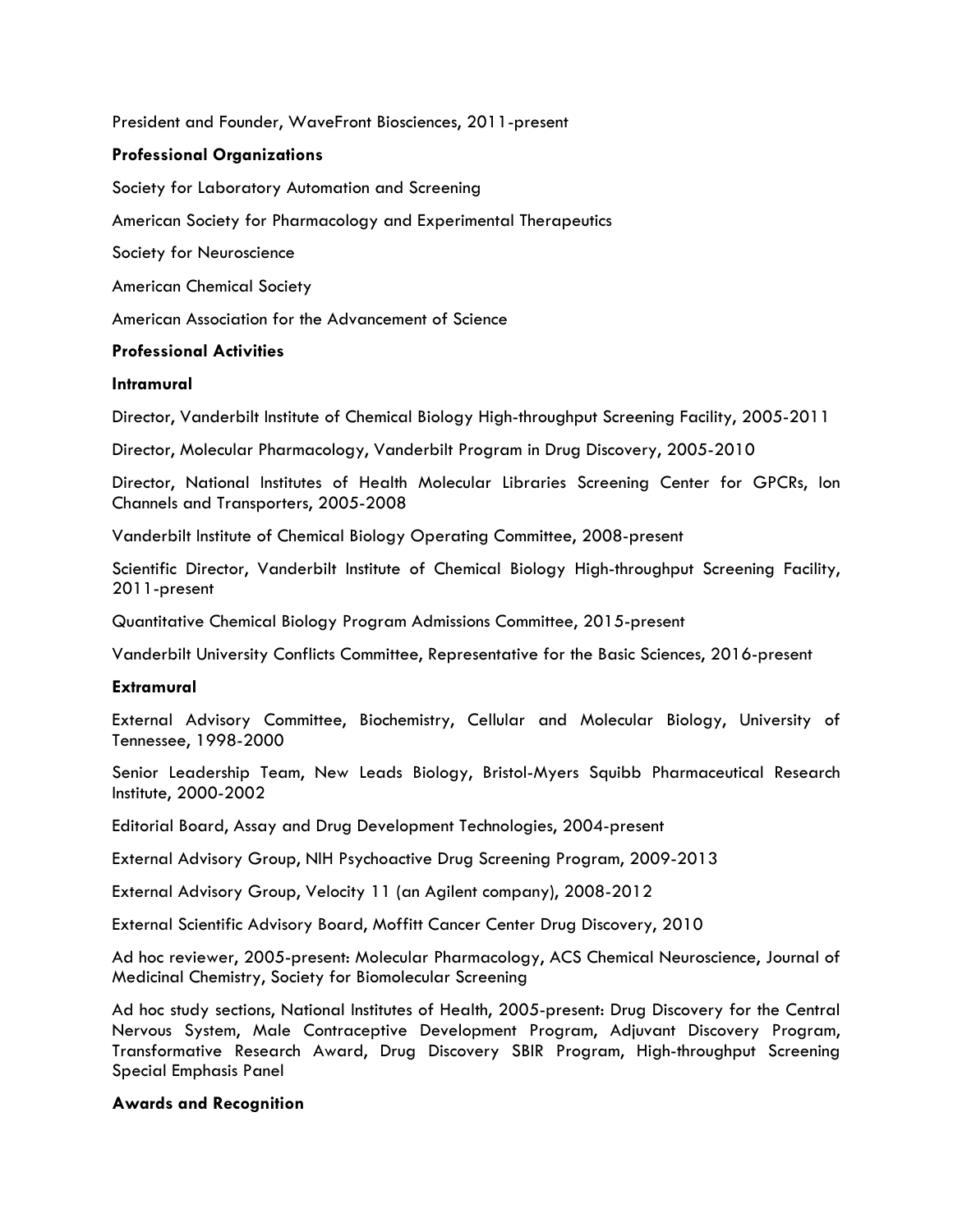Fred Roddy Scholarship, 1987

Phi Beta Kappa Honor Society, 1988

Ed Hawkins Memorial Scholarship, 1988

Top graduate in the College of Liberal Arts (Natural Sciences), 1989

Chancellor's Citation for Academic Excellence, 1989

Hilton Smith Graduate Fellowship, 1989

Alexander Hollaender Graduate Fellowship, 1991-1992

Chancellor's Citation for Professional Promise, 1994

Bristol-Myers Squibb Pharmaceutical Research Institute President's Award, 2000

Bristol-Myers Squibb Pharmaceutical Research Institute Pill Head Award for Scientific Innovation, 2000

Bristol-Myers Squibb Pharmaceutical Research Collaboration Award, 2004

Best Poster in Session, Society for Biomolecular Screening Annual Meeting "Screening for Potassium Channel Modulators Using FLIPR-based Thallium Flux", 2004

Best Poster in Session, Society for Biomolecular Screening Annual Meeting "Discovery of Novel Allosteric Modulators of Metabotropic Glutamate Receptor 8 (mGluR8) using GIRK-mediated Thallium Flux Modulation in High Throughput Screening", 2008

### **Teaching Activities**

### **Undergraduate**

Chemistry Capstone Course, Lecturer, 2006

Research Experience for Undergraduates (REU) Program, Lecturer and mentor, 2007-present

### **Graduate**

Modern Drug Discovery, Co-director, 2007-2010, Lecturer, 2007-present, 3-5 hours contact time/year

Biomedical Engineering Laboratory Automation, Lecturer, 2011 – 2015, 2 hours contact time/year

Foundations of Chemical Biology, Lecturer, 2013-2014, 2 hours contact time/year

HTS and Drug Discovery, University of Kentucky, Lecturer, 2013, 1 hour contact time

Receptors, Lecturer 2014-2015, 2 hours contact time/year

Survey of Chemical, Physical, and Biophysical Techniques and Their Applications, 2014-present, 2 hours contact time/year

Chemical Biology Interface Training Grant, Co-director, 2016-present

Short course in High-throughput Screening and Drug Discovery, Leipzig University, Co-director and Lecturer, 2016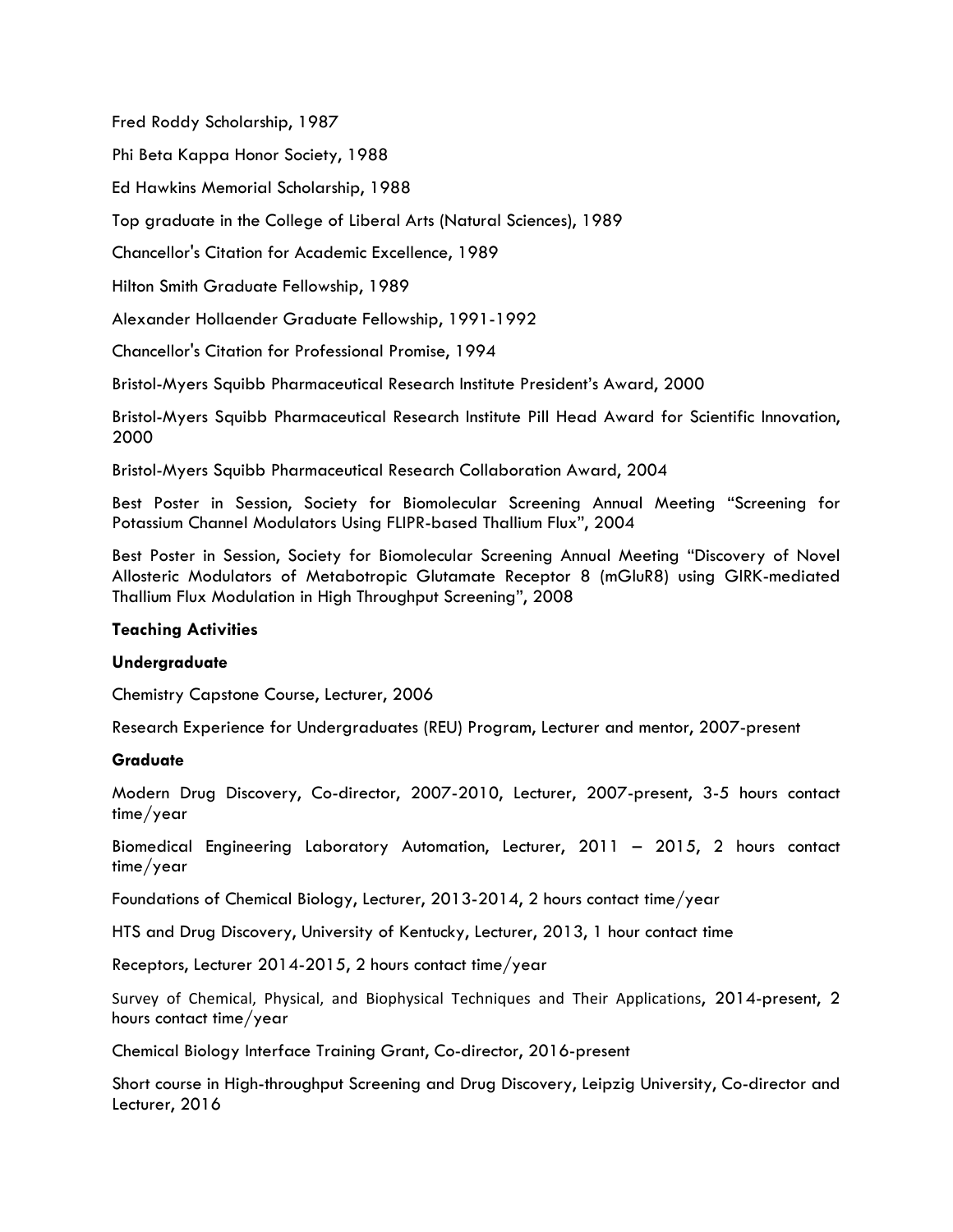## **Research Supervision**

## **Post-graduate**

Krystian Kozek, Pharmacology (MSTP),

Kristopher Abney, Pharmacology (Meharry Medical College)

Francis Prael, Pharmacology (IGP)

Susan Ramos Hunter, (primary co-mentor Gary Sulikowski, Department of Chemistry)

Mario Schubert, visiting student, (primary mentor Annette Beck-Sickinger, University of Leipzig)

Brittany Spitznagel (Pharm.D.), Pharmacology (direct admit)

### **Post-doctoral**

Suzanne Brady, ITTD Program, (co-mentor with Dan Beauchamp, Department of Surgery), Project Manager, Bend Research, Bend, OR

Krystian Kaufmann, Pharmacology, Senior Engineer, Vimeo, New York, NY

Jan Stichel, visiting fellow, (primary mentor Annette Beck-Sickinger, University of Leipzig)

### **Thesis Committees**

Jana Shirey (Pharmacology), Jeremy Wilburn (Chemistry), Ralph Mueller (Chemistry), Sameer Sharma (Chemical and Physical Biology), Rebecca Sandlin (Chemistry), Craig Goodwin (Biochemistry), Greg Sliwoski (Pharmacology, master's degree), Rene Raphemot (Pharmacology), Mario Schubert (Leipzig University, master's degree), Kevin Kumar (Neuroscience), Susan Ramos-Hunter (Chemistry), Derrick Cumberbatch (Biology), Alexis Wong (Chemistry), Kyle Horning (Neuroscience), Aparna Shekar (Pharmacology), Mike Litt (Molecular Physiology and Biophysics), Caleigh Azumaya (Molecular Physiology and Biophysics)

### **Research Program**

# **Completed**

- 1. Calcium Flux Properties of Glutamate Receptor Subtypes. 1 F32 NS09788-01 (CD Weaver, PI) 1994-1996. Role: PI, 12 calendar months.
- 2. Ionotropic Glutamate Receptors in Pancreatic Islets of Langerhans. Juvenile Diabetes Foundation International Fellowship 396164 (CD Weaver, PI) 1996-1997. Role: PI, 12 calendar months.
- 3. Allosteric potentiators of mGluR5 as a novel approach for the treatment of Schizophrenia. NARSAD (PJ Conn, PI) \$185,184. 2004-2005. Role: co-investigator, 1.2 calendar months.
- 4. Allosteric potentiators of mGluR5 as a novel approach for the treatment of Schizophrenia. SMRI Research Grants Program (P.J. Conn, PI) \$195,651. 2004-2006. Role: co-investigator, 1.2 calendar months.
- 5. Development of a High Throughput Assay for Allosteric Potentiators of mGluR4. NIH R21 (PJ Conn, PI) \$150,000. 2004-2006. Role: co-investigator, 1.2 calendar months.
- 6. Screening of a Large Chemical Library for Inhibitors of PI3K Signaling. NCI 5P50 CA098131- 02 (C Artega, PI). \$50,000. 2005-2006. Role: co-investigator, 1.2 calendar months.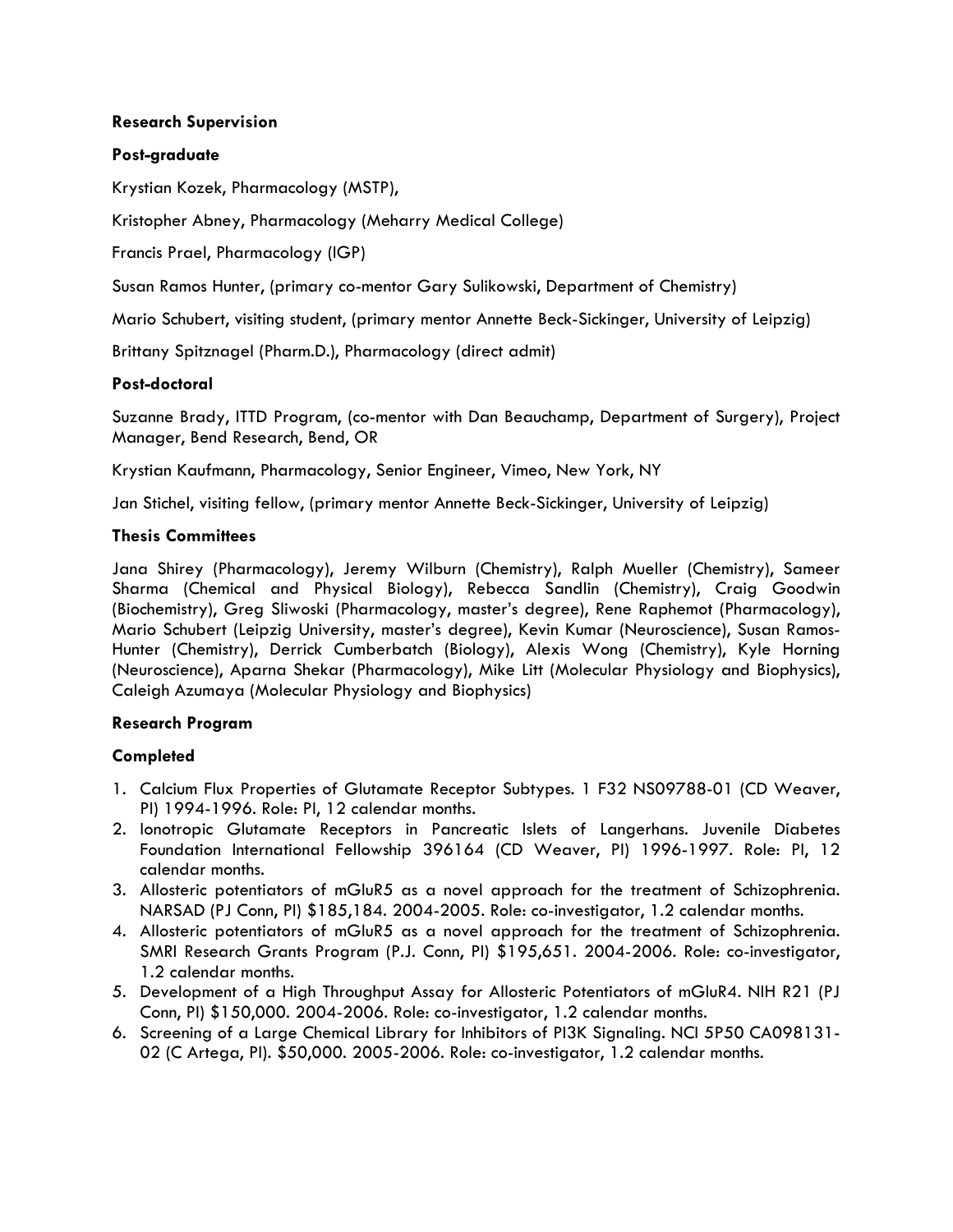- 7. A Direct Assay for HTS of  $G_i/\circ$ -linked GPCRs: mGluR7 as the Prototype. NINDS R21 NS053536 (C Niswender, PI) \$150,000. 2005-2006. Role: co-investigator, 0.6 calendar months.
- 8. Identification of Novel Modulators of Cl-dependent Transport Processes via HTS. NIH/NINDS R21 NS053658 (E Delpire, PI) \$148,750. 2005-2006. Role: co-investigator, 1.2 calendar months.
- 9. A Chemical Genetic Screen for Modifiers of Presynaptic Choline Transport. Alzheimer's Association ZEN-04-1001 (R Blakely, PI) \$337,500. 2004-2006. Role: co-Investigator, 0.6 calendar months.
- 10. Muscarinic receptor activators as novel antipsychotic agents. NIH/NIMH RO1 MH073676 (PJ Conn, PI) \$637,500. 2004-2006. Role: co-investigator, 1.2 calendar months.
- 11. mGluR4 Potentiators as a Treatment for Parkinson's disease Supports an HTS effort to discovery novel activators of mGluR4. NIH/NINDS R21 NS051342 (PJ Conn, PI) \$229,167. 2005-2006. Role: co-investigator, 1.2 calendar months.
- 12. Measurement of GPCR-Mediated thallium flux through GIRK. NIH/NIMH R03 MH076398 (C Niswender, PI) 2005-2006. \$3000. Role: co-Investigator, 0.3 calendar months, no salary
- 13. An MLSCN Screening Center for GPCRs, Ion Channels, and Transporters. NIH/NIMH U54 MH074427 (CD Weaver, PI) \$4,511,802. 2005-2008. Role: PI, 3 calendar months.
- 14. Identification of Novel Modulators of ROMK K+ Channel Activity. NIH/NINDS R21 NS057041-01 (J Denton, PI) \$150,000. 2006-2007. Role: co-investigator, 0.3 calendar months.
- 15. mGluR4 Potentiators as a Treatment for Parkinson's disease. NIH/NINDS R21 NS051342 (PJ Conn, PI) \$229,167. 2006-2007. Role: co-investigator, 1.2 calendar months.
- 16. Therapeutic Discovery for Obesity. Culpepper Foundation 4043516372 (K Niswender, PI) \$100,000. 2006-2009. Role: co-investigator, 0.6 calendar months.
- 17.Lipid Peroxidation and Antioxidant Mechanisms. NIH/EHS (N Porter, PI) \$1,041,817. 2007- 2008. Role: core director, 0.6 calendar months.
- 18. GLP-1 PAMs for the treatment of Diabetes and Obesity. VICB Pilot Program (CD Weaver, PI) \$50,000. 2007. Role: PI, no salary.
- 19. Muscarinic Receptor Activators as Antipsychotic Agents. NIH/NIMH RO1 MH073676-02 (PJ Conn, PI) \$1,062,500. 2006-2010. Role: co-investigator, 1.2 calendar months.
- 20. Screening for chronotherapeutics applied to hypersomnia and other sleep disorders. NIH/NINDS R21 NS054991 (C Johnson, PI) \$229,167. 2007-2010. Role: co-investigator, 0.24 calendar months.
- 21. NCI-SPORE in GI Cancer. NIH/NCI P50 CA095103 (R Coffey Jr, PI) \$7,561,330. 2007- 2012. Role: Core Director, 0.86 calendar months.
- 22. Novel strategies for treatment of Fragile X syndrome. Seaside Therapeutics VUMC33842 (PJ Conn, PI) \$2,931,597. 2007-2012. Role: co-Investigator, 0.96 calendar months.
- 23. Discovery of novel allosteric modulators of mGluR4 for treatment of Parkinson's disease. Michael J. Fox Foundation, LEAPS Award, P. Jeffrey (PJ Conn, PI) \$4,446,175. 2007-2011. Role: co-Investigator, co-director molecular pharmacology, 2.4 calendar months.
- 24. Partial antagonists of mGluR5 for treatment of cocaine addiction. NIH/NIDA R01 DA023947 (C Lindsley, PI) \$1,394,995. 2008-2013. Role: co-investigator, 0.6 calendar months.
- 25. Selective M1 mAChR allosteric modulators for the treatment of schizophrenia. NIH/NIMH R01 MH082867 (C Lindsley, PI) \$1,125,000. 2008-2013. Role: co-investigator, 0.6 calendar months.
- 26. CBC-Vanderbilt Chemical Diversity Center-Task One. SAIC-Federick 29SZ129T01 (G Sulikowski, PI) \$35,693. 2009-2011. Role: co-investigator, 0.12 calendar months.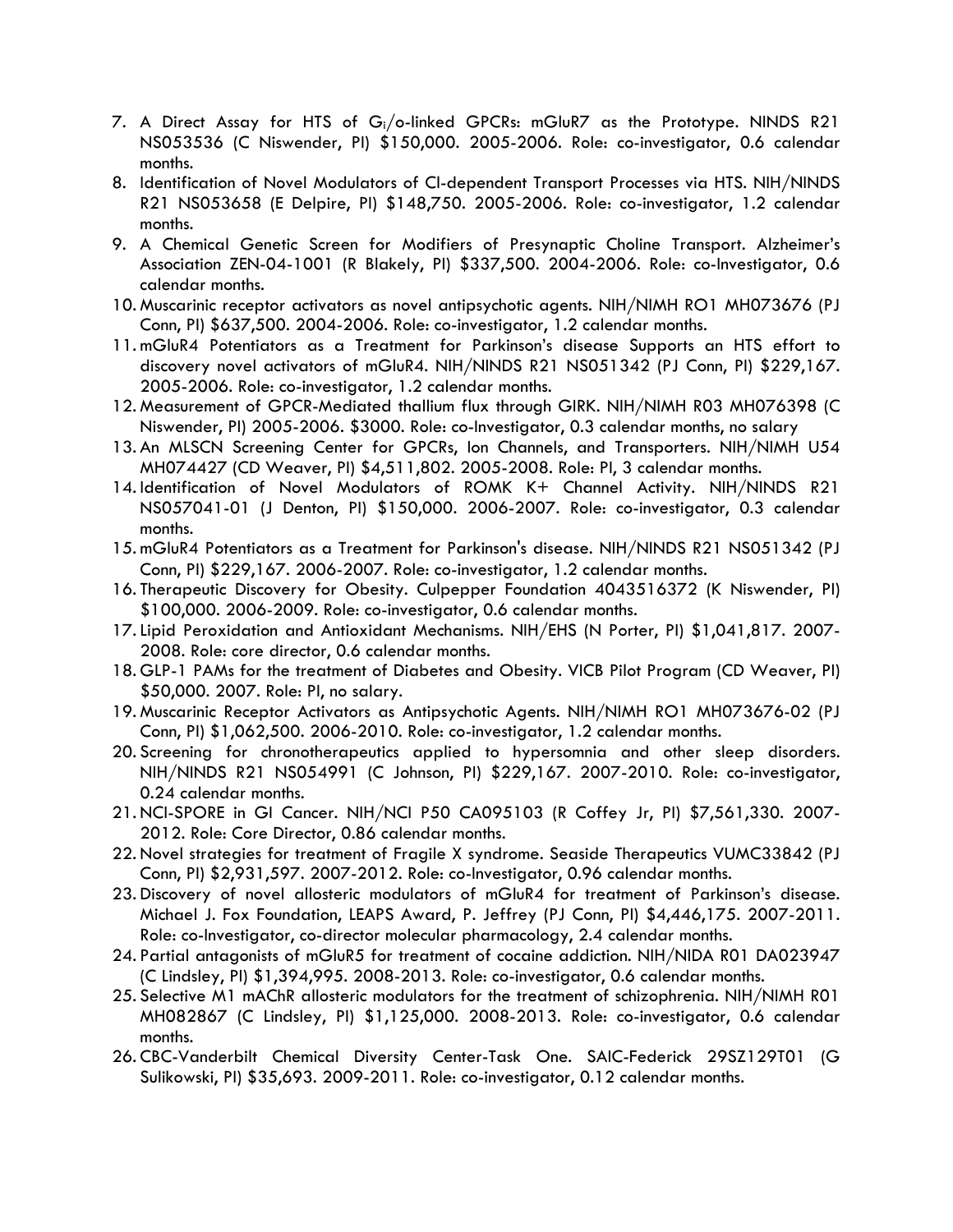- 27.Johnson and Johnson industry-sponsored contract. Johnson and Johnson VUMC34998 (PJ Conn, PI) \$3,257,329. 2009-2011. Role: co-investigator, 0.2 calendar months.
- 28. The Vanderbilt Molecular Target and Discovery Center. NIH/NCI 5RC2 CA148375-02 (LJ Marnett, PI) \$4,394,928. 2009 – 2011. Role: core director, 1.35 calendar months.
- 29. Vanderbilt NCDDDG for Discovery of Novel Treatments for Schizophrenia U01 MH087965 (Conn PJ, PI) \$2,500,000. 2009-2014. Role: co-PI, director of molecular pharmacology, 3.36 calendar months.
- 30. Chemical Probes for astroglial potassium channel Kir4.1. NIH 1R21 NS073097-01 (J Denton, PI) \$229,167. 2010-2011. Role: co-investigator, 0.6 calendar months.
- 31. Discovery of novel modulators of NPY4 receptor. VICB Pilot Program (CD Weaver and Jens Meiler, co-PIs) \$40,000. 2011. Role: co-PI, no salary.
- 32. Identification of novel small molecule inhibitors selective against a major drug resistance mutation in lung cancer. V. Foundation (W Pao, PI) \$545,454. 2009-2012. Role: coinvestigator, 0.6 calendar months.
- 33. An HTS-compatible Assay to Probe Muscarinic Receptor Modulation of the M-current. NIH/NINDS R21 NS74074 (CD Weaver, PI) \$229,167. 2011-2012. Role: PI, 1.2 calendar months.
- 34. HTS discovery of chemicals that induce kidney failure in the malarial vector Anopheles gambiae. Foundation for the National Institutes of Health GRT00024873 (J Denton) \$527,990. 2011-2012. Role: co-investigator, .60 calendar months.
- 35. Development of Subtype-specific Positive and Negative Modulators of the GIRK family of Potassium Channels. NIH/NIMH R03 MH076398 (CD Weaver, PI) \$3,000. Role: PI, no salary.
- 36. Small Molecule Modulators of the Y4 Receptor for Treatment of Obesity. Vanderbilt Diabetes Research and Training Center (J Meiler and CD Weaver, co-PI) \$50,000. 2011-2012. Role: co-PI, no salary.
- 37. GLP-1 receptor modulators for diabetes and obesity. American Diabetes Association ADA 1- 10-BS-134 (K Niswender, PI) \$180,000. 2011-2012. Role: co-investigator, 0.6 calendar months.
- 38. High-throughput discovery of chemicals that induce kidney failure in the malarial vector Anopheles gambiae. VUMC# 38718, OSU Subcontract (J Denton) \$270,636. 2011-2013. Role: co-investigator, 0.6 calendar months.
- 39. Vanderbilt Specialized Chemistry Center for Accelerated Probe Development. NIH/NIMH U54 MH084659 (C Lindsley, PI) \$9,618,765. 2008-2014. Role: co-investigator, 0.6 calendar months.
- 40. Cancer Center Support Grant. NIH/NCI P30 CA068485 (J Pietenpol, PI) \$375,000. 2010- 2015. Role: core director, 0.6 calendar months.
- 41. Ensemble Docking Interrogates Structural Determinants of Ligand-Protein Interactions. NSF CHE-1305874 (J Meiler, PI) 2013-2015. \$308,337. Role: co-investigator, 0.46 calendar months.

# **Active**

- 1. Small Molecule Probes to Investigate Structure and Function of Y Receptors. NIH/NIDDK R01 DK097376 (J. Meiler, D. Weaver, co-PIs) \$737,331. 2013-2016. Role: Co-PI, 1 calendar month.
- 2. Screening for allosteric modulators of the protease activated receptor 4. NIH/NIHLB R01NS082198 (H Hamm, PI) \$656,250. 2013-2016. Role: co-investigator, 2.4 calendar months.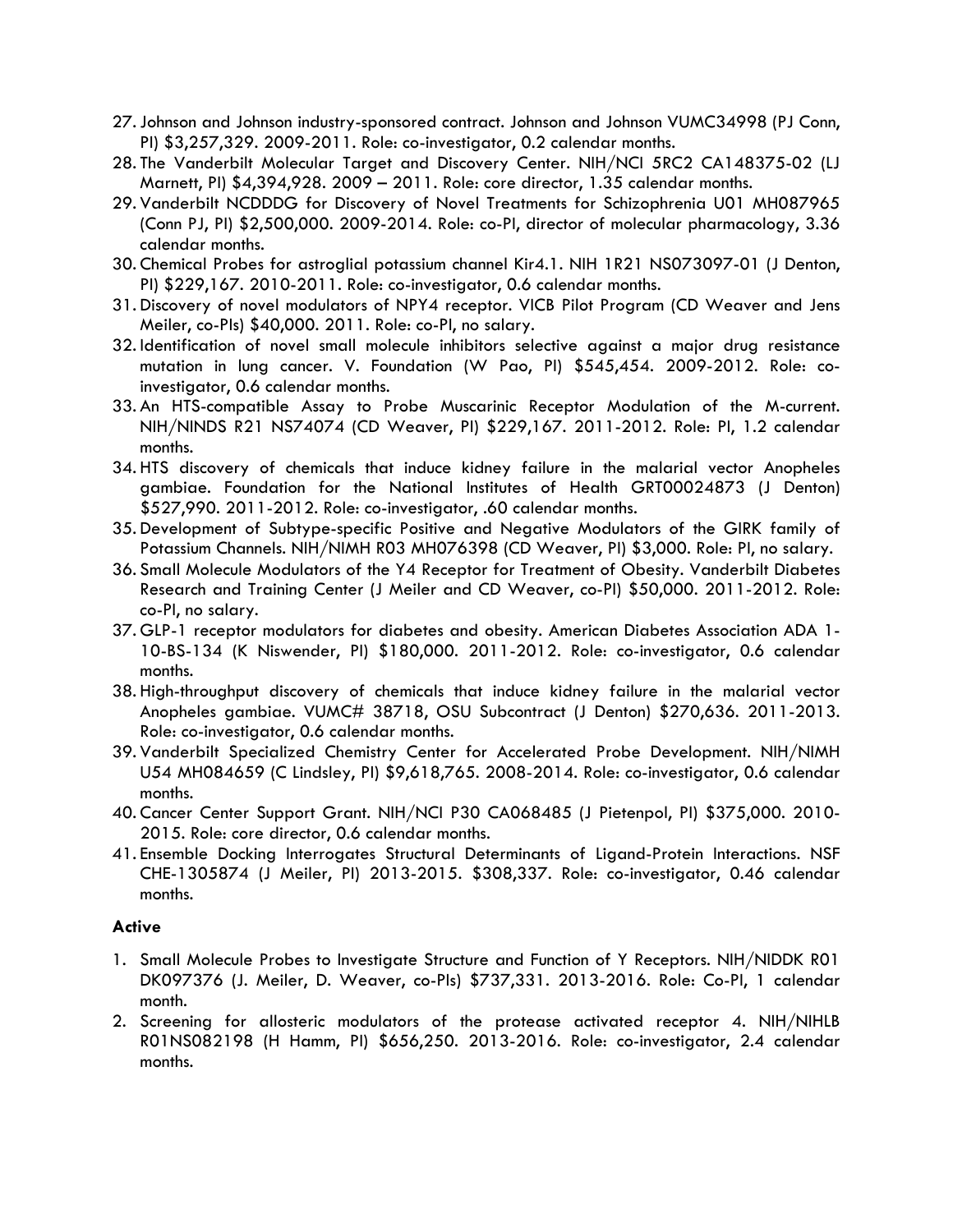- 3. A High-throughput Screen to Discover Novel Modulators of the GIRK2/3 Potassium Channel. NIH/NIMH R21 MH099363 (D Weaver, PI) \$229,167. 2014-2016. Role: PI, 3 calendar months.
- 4. Identifying molecules that modulate auxiliary factors of AMPA receptors. NIH/NIMH R21 MH102546 (T Nakagawa, PI) \$229,167. 2014-2016. Role: co-investigator, 0.24 calendar months.
- 5. Development of an *in vivo*, brain-penetrant GIRK1/2 Potassium Channel Activator. NIH/NIMH 1R01MH107399-01 (CD Weaver, PI; C Hopkins and K Wickman, co-PIs) \$1255928. 2015- 2017. Role: Co-PI (contact PI), 3 calendar months.
- 6. Development of the First Cell Type and Subcellular Domain-selective Fluorescent Thallium Sensors for Basic and Drug Discovery Research of Potassium Channels. Vanderbilt Discovery Grant (CD Weaver, G Sulikowski co-PIs) \$100,000. 2016-2017. Role: contact PI, no salary.

### **Publications and Presentations**

### **Peer-reviewed Publications**

- 1. Roberts DM, Oh SH, Besl L, Weaver CD and Stacey G. (1990) Attenuation of calmodulindependent NAD kinase by posttranslational calmodulin methylation. Current Topics in Plant Biochemistry and Physiology. 9:67-84.
- 2. Roberts DM and Weaver CD (1990) How plants respond to stimuli. New Biologist. 2:678-683. PMID: 2282367
- 3. Weaver CD, Crombie B, Stacey G, and Roberts DM (1991) Calcium-dependent phosphorylation of symbiosome membrane proteins from nitrogen-fixing root nodules: evidence for the phosphorlyation of nodulin 26. Plant Physiol. 95:222-227. PMID: 16667955
- 4. Ouyang LJ, Whelan J, Weaver CD, Roberts DM, and Day DA. (1991) Protein phosphorylation stimulates the rate of malate uptake across the peribacteroid membrane of soybean nodules. FEBS Lett. 293:188-190. PMID: 1959659
- 5. Weaver CD and Roberts DM. (1992) Determination of the site of phosphorylation of nodulin 26 by the calcium-dependent protein kinase from soybean nodules. Biochemistry. 31:8954- 8959. PMID: 1390682
- 6. Nichols R, Weaver CD, Eisenstein E, Huang TH, Huang FY, and Howell EE. (1993) Titration of histidine 62 in R67 dihydrofolate reductase is linked to a tetramer <=> 2 dimer equilibrium. Biochemistry. 32:1695-1706. PMID: 8439535
- 7. Weaver CD, Shomer NH, Louis CF, and Roberts DM. (1994) Nodulin 26, a nodule-specific symbiosome membrane protein from soybean, is an ion channel. J. Biol. Chem. 269:17858- 17862. PMID: 7517934
- 8. Lee JW, Zhang Y, Weaver CD, Shomer NH, Louis CF, and Roberts DM. (1995) Phosphorylation of reconstituted, recombinant nodulin 26 by calmodulin-like domain protein kinase affects voltage-sensitive channel activity in planar lipid bilayers. J. Biol. Chem. 270:27051-27057. PMID: 7592955
- 9. Weaver CD, Yao TL, Powers AC, and Verdoorn TA. (1996) Differential expression of glutamate receptor subtypes in rat pancreatic islets. J. Biol. Chem. 271:12977-12984. PMID: 8662728
- 10. Weaver CD, Gundersen V, and Verdoorn TA. (1998) Glucose modulates high-affinity glutamate transport activity in rat pancreatic islets of Langerhans. J. Biol. Chem. 273:1647- 1653. PMID: 9430708
- 11. Weaver CD, Partridge JG, Yao TL, Moates JM, Magnuson MA, and Verdoorn TA. (1998) Activation of glycine and glutamate receptors increases intracellular calcium in cells derived form the endocrine pancreas. Mol Pharmacol. 54: 639-646. PMID: 9765506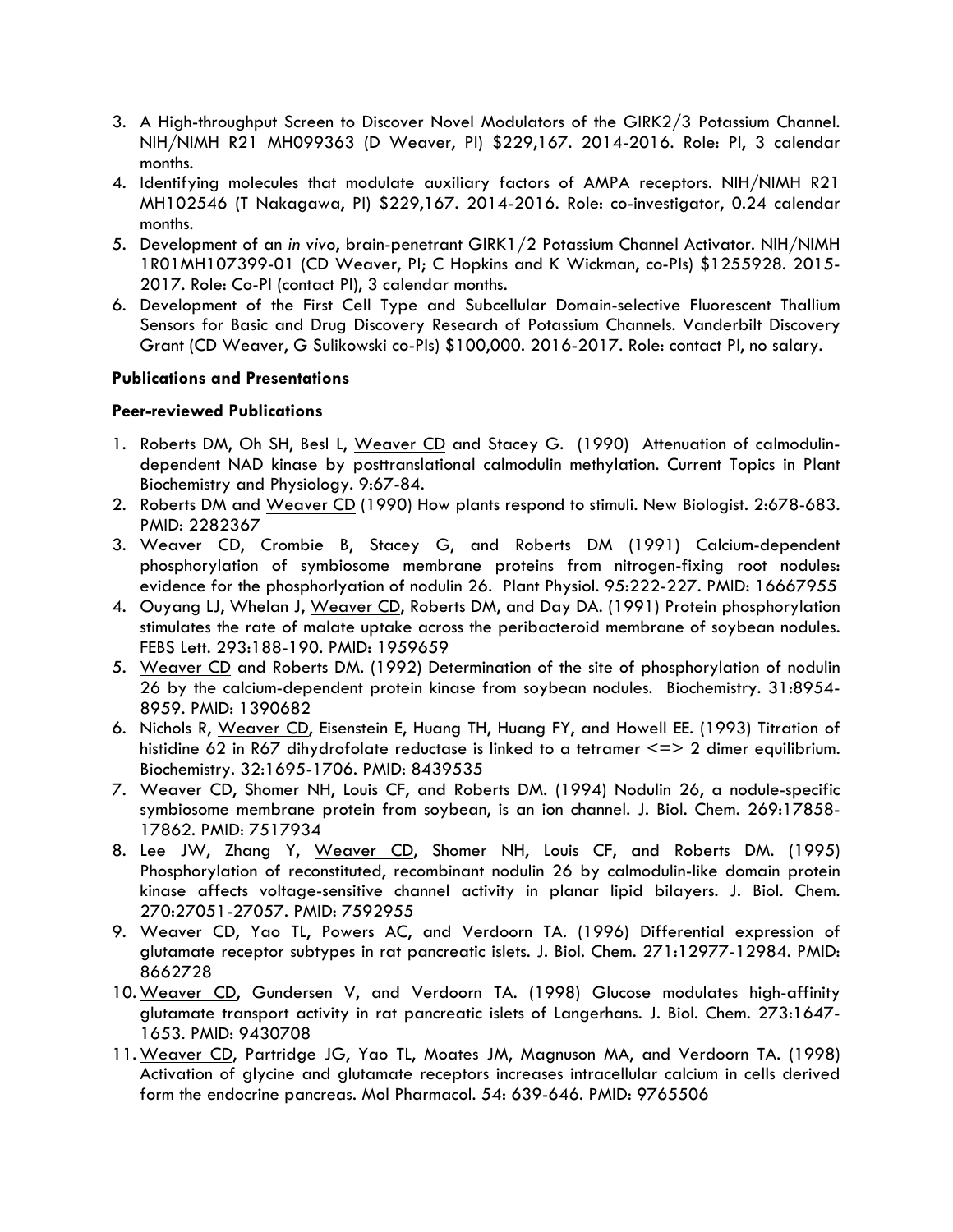- 12. Wu YJ, Boissard C, Digavalli S, Greco C, Gribkoff VK, Harden DG, He H, Kang SH, Kinney G, Knox R, Lehtinen-Oboma S, Natale J, Newton AE, Polson C, Sinz MW, Starrett JE, Sun LQ, Tertyshnikova S, Thompson MP, Weaver CD, Wong HS, Zhang L, and Dworetzky SI. (2003)(S)-N-[1-(3-Morpholin-4-yl-phenyl)-ethyl]-3-phenyl-acrylamide: an Orally Bioavailable KCNQ2 Opener with Activity in the Cortical Spreading Depression Model. J. Med. Chem. 46(15):3197-200. PMID: 12852750
- 13. Wu YJ, Davis CD, He H, Sun Q, Zoeckler M, Digavalli SV, Newton AE, Dworetzky S, Yeola S, Philip T, Knox RJ, Fitzpatrick W, Weaver CD, Harden D, Tertyshnikova S, Polson C, Lentz K, Sin MW. (2003) Fluorine Substitution Can Block CYP3A4 Metabolism Dependent Inhibition: Identification of (S)-N-[1-(4-Fluoro-3-morpholin-4-yl-phenyl)-ethyl]-3-(4-fluoro-phenyl) acrylamide as an Orally Bioavailable KCNQ2 Opener Devoid of CYP3A4-Metabolism Dependent Inhibition. J. Med. Chem. 46(18):3778-81. PMID: 12930139
- 14. Faria TN, Timoszyk JK, Stouch, TR, Balvinder SV, Amidon GL, Weaver CD, Wall DA, Smith RL. (2004) A Novel High Throughput Pept1 Transporter Assay Differentiates Between Substrates and Antagonists. Mol. Pharm. 1(1):67-76. PMID: 15832502
- 15. Wu YJ, Boissard CG, Chen J, Fitzpatrick W, Gao Q, Gribkoff VK, Harden DG, He H, Knox RJ, Natale J, Pieschl RL, Starrett JE Jr, Sun LQ, Thompson M, Weaver D, Wu D, Dworetzky SI. (2004)(S)-N-[1-(4-cyclopropylmethyl-3,4-dihydro-2H-benzo[1,4]oxazin-6-yl)-ethyl]-3-(2 fluoro-phenyl)-acrylamide is a potent and efficacious KCNQ2 opener which inhibits induced hyperexcitability of rat hippocampal neurons. Bioorg. Med. Chem. Lett. 14(8):1991-5.PMID: 15050644
- 16. Wu YJ, Sun LQ, He H, Chen J, Starrett JE Jr, Dextraze P, Daris JP, Boissard CG, Pieschl RL, Gribkoff VK, Natale J, Knox RJ, Harden DG, Thompson MW, Fitzpatrick W, Weaver D, Wu D, Gao Q, Dworetzky SI (2004) Synthesis and KCNQ2 opener activity of N-(1 benzo[1,3]dioxol-5-yl-ethyl, N-[1-(2,3-dihydro-benzofuran-5-yl)-ethyl, and N-[1-(2,3 dihydro-1H-indol-5-yl)-ethyl acrylamides. Bioorg. Med. Chem. Lett. 14(17):4533-7. PMID: 15357987
- 17. Weaver CD, Harden D, Dworetzky SI, Robertson B, Knox RJ. (2004) A Thallium-sensitive, Fluorescence-based Assay for Detecting and Characterizing Potassium Channel Modulators in Mammalian Cells. J. Biomol. Screen. 9(8):671-677. PMID: 15634793
- 18. Tertyshnikova S, Knox RJ, Plym MJ, Neelands T, Thalody G, Greco C, Harden D, Signor L, Weaver CD, Myers R, Lodge NJ. (2005) BL-1249, A novel bladder-selective potassium channel opener: in vitro and in vivo characterization. J. Pharmacol. Exp. Ther. 313(1):250-9. PMID: 15608074
- 19.L'Heureux A, Martel A, He H, Chen J, Sun LQ, Starrett JE, Natale J, Dworetzky SI, Knox RJ, Harden DG, Weaver CD, Thompson MW, Wu YJ. (2005) (S,E)-N-[1-(3 heteroarylphenyl)ethyl]-3-(2-fluorophenyl)acrylamides: synthesis and KCNQ2 potassium channel opener activity. Bioorg. Med. Chem. Lett. 15(2):363-6. PMID: 15603955
- 20. Lindsley CW, Weaver D, Jones C, Marnett L, Conn PJ. (2007) Preclinical drug discovery research and training at Vanderbilt. ACS Chem. Biol. 2(1):17-20. PMID: 17243778
- 21. Shirey JS, Xiang Z, Orton D, Brady AE, Myers-Johnson KA, Williams R, Ayala JE, Rodriguez AL, Wess J, Weaver CD, Niswender CM, Conn PJ. (2007) Discovery of novel selective allosteric potentiators of the M4 mAChR suggests a role in modulating excitatory but not inhibitory synaptic transmission in the hippocampus. Nature Chemical Biology. Nat. Chem. Biol. 4(1):42-50. PMID: 18059262
- 22.Lewis LM, Sheffler D, Williams R, Bridges TA, Brogan JT, Kennedy JP, Mulder MJ, Williams L, Nalywajko NT, Niswender C, Weaver CD, Conn PJ, Lindsley CW. (2008) Synthesis and SAR of selective muscarinic acetylcholine receptor subtype 1 (M1 mAChR) antagonists Bioorg. Med. Chem. Lett. 1;18(3):885-90. PMID: 18178088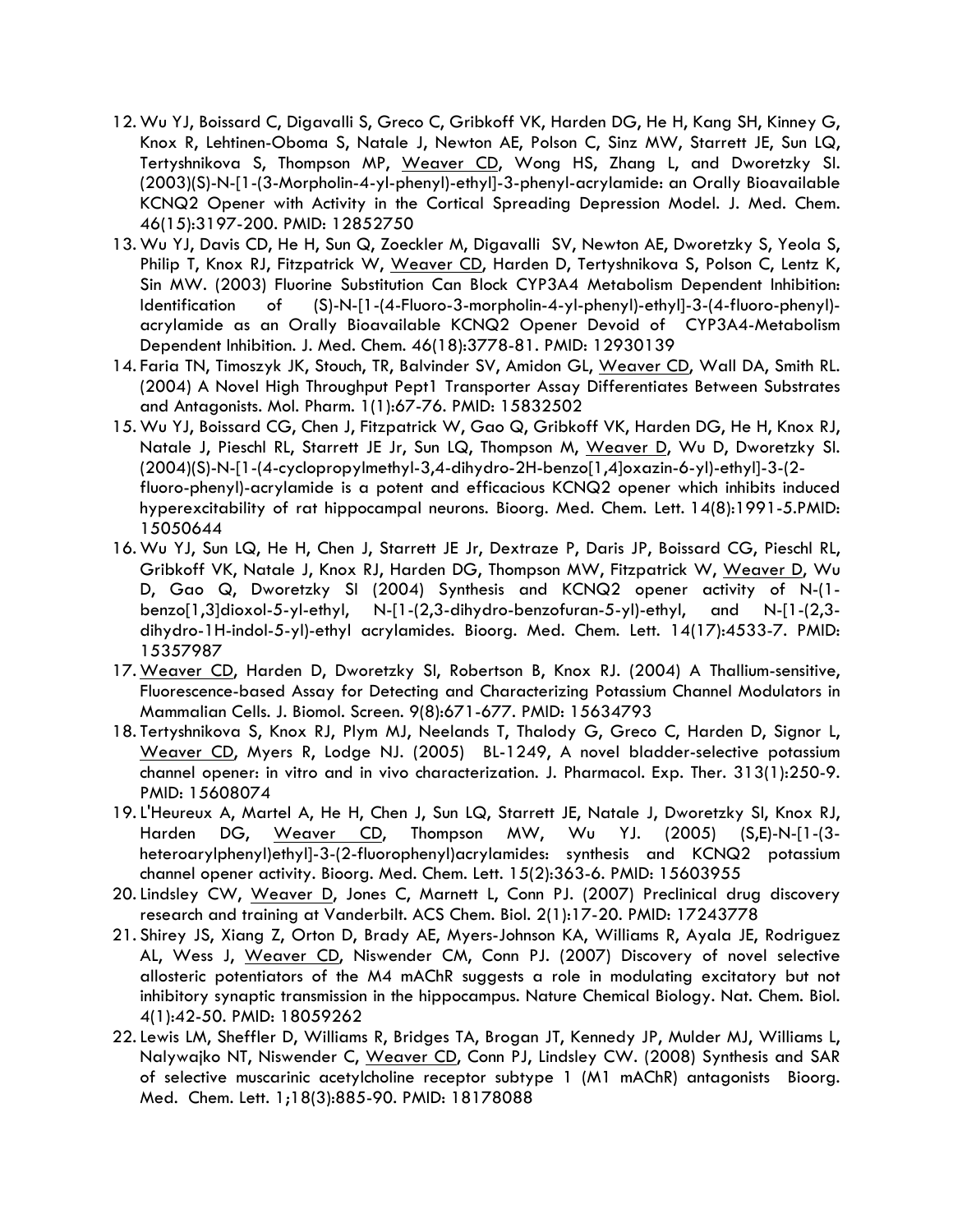- 23. Niswender CM, Myers KA, Lou Q, Ayala J, Kim C, Conn PJ, Weaver CD. (2008) Development of a Novel and Direct Assay for High-Throughput Screening of Gi/o-linked GPCRs using Thallium Flux Through GIRK Channels. Mol. Pharmacol. 73(4):1213-24. PMID: 18171729
- 24. Kennedy JP, Williams L, Bridges TM, Daniels RN, Weaver D, Lindsley CW. (2008) Application of Combinatorial Chemistry Science on Modern Drug Discovery. J. Comb. Chem. 10(3):345- 54. PMID: 18220367
- 25. Niswender CM, Johnson KA, Weaver CD, Jones CK, Luo Q, Rodriguez AL, Marlo JE, de Paulis T, Thompson AD, Days EL, Nalywajko T, Austin CA, Williams MB, Ayala JE, Williams R, Lindsley CW, Conn PJ. (2008) Discovery, characterization, and antiparkinsonian effect of novel positive allosteric modulators of metabotropic glutamate receptor 4. Mol. Pharmacol. 74(5):1345-88. PMID: 18664603
- 26. Gentles RG, Hu S, Huang Y, Grant-Young K, Poss MA, Andres C, Fiedler T, Knox R, Lodge N, Weaver CD, Harden DG. (2008) Preliminary SAR studies on non-apamin-displacing 4- (aminomethylaryl)pyrrazolopyrimidine K(Ca) channel blockers. Bioorg. Med. Chem. Lett. 18(20):5694-7 PMID: 18824351
- 27. Gentles RG, Grant-Young K, Hu S, Huang Y, Poss MA, Andres C, Fiedler T, Knox R, Lodge N, Weaver CD, Harden DG. (2008) Initial SAR studies on apamin-displacing 2-aminothiazole blockers of calcium-activated small conductance potassium channels. Bioorg. Med. Chem. Lett. 18(19):5316-9. PMID: 18774291
- 28. Aldrich LN, Lebois EP, Lewis LM, Nalywajko NT, Niswender CM, Weaver CD, Conn PJ, Lindsley CW. (2009) MAOS ls for the general synthesis and lead optimization of 3,6-disubstituted- [1,2,4]triazolo[4,3-b]pyridazines. Tetrahedron Lett. 50(2):212-215. PMID: 22090663
- 29. Marlo JE, Niswender CM, Days EL, Bridges TM, Xiang Y, Rodriguez AL, Shirey JK, Brady AE, Nalywajko T, Luo Q, Austin CA, Williams MB, Kim K, Williams R, Orton D, Brown HA, Lindsley CW, Weaver CD, Conn PJ. (2009) Discovery and characterization of novel allosteric potentiators of M1 muscarinic receptors reveals multiple modes of activity. Mol. Pharmacol. 75(3):577-88. PMID: 19047481
- 30. Delpire EJ, Days E, Lewis M, Mi D, Lindsley C, Weaver CD. (2009) Small Molecule Screen Identifies Novel Inhibitors of the Neuronal K-Cl cotransporter KCC2. Proc. Natl. Acad. Sci. USA. 106(13):5383-8. PMID: 19279215
- 31. Sheffler DJ, Williams R, Bridges TM, Xiang Z, Kane AS, Byun NE, Jadhav S, Mock MM, Zheng F, Lewis LM, Jones CK, Niswender CM, Weaver CD, Lindsley CW, and Conn PJ. (2009) Novel Selective Muscarinic Acetylcholine Receptor Subtype 1 (M1 mAChR) Antagonist Reduces Seizures Without Impairing Hippocampal-Dependent Learning. Mol. Pharmacol. 76(2):356- 68. PMID: 19407080
- 32. Bridges TM, Marlo JE, Niswender CM, Jones CK, Jadhav SB, Gentry PR, Plumley HC, Weaver CD, Conn PJ, Lindsley CW. (2009) Discovery of the First Highly M5-Preferring Muscarinic Acetylcholine Receptor Ligand, an M5 Positive Allosteric Modulator Derived from a Series of 5-Trifluoromethoxy N-Benzyl Isatins J. Med. Chem. 52(11):3445-8. PMID: 19438238
- 33. Engers D., Niswender CM, Weaver CD, Jadhav S, Menon UN, Zamorano R, Conn PJ, Lindsley CW, Hopkins CR. (2009) Synthesis and Evaluation of a Series of Heterobiarylamides That Are Centrally Penetrant Metabotropic Glutamate Receptor 4 (mGluR4) Positive Allosteric Modulators (PAMs) J. Med. Chem. 52(14):4115-8. PMID: 19469556
- 34. Williams R, Johnson KA, Gentry PR, Niswender CM, Weaver CD, Conn PJ, Lindsley CW, Hopkins CR. Synthesis and SAR of a novel positive allosteric modulator (PAM) of the metabotropic glutamate receptor 4 (mGluR4).(2009) Bioorg. Med. Chem. Lett. 19(17):4967- 70. PMID: 19640716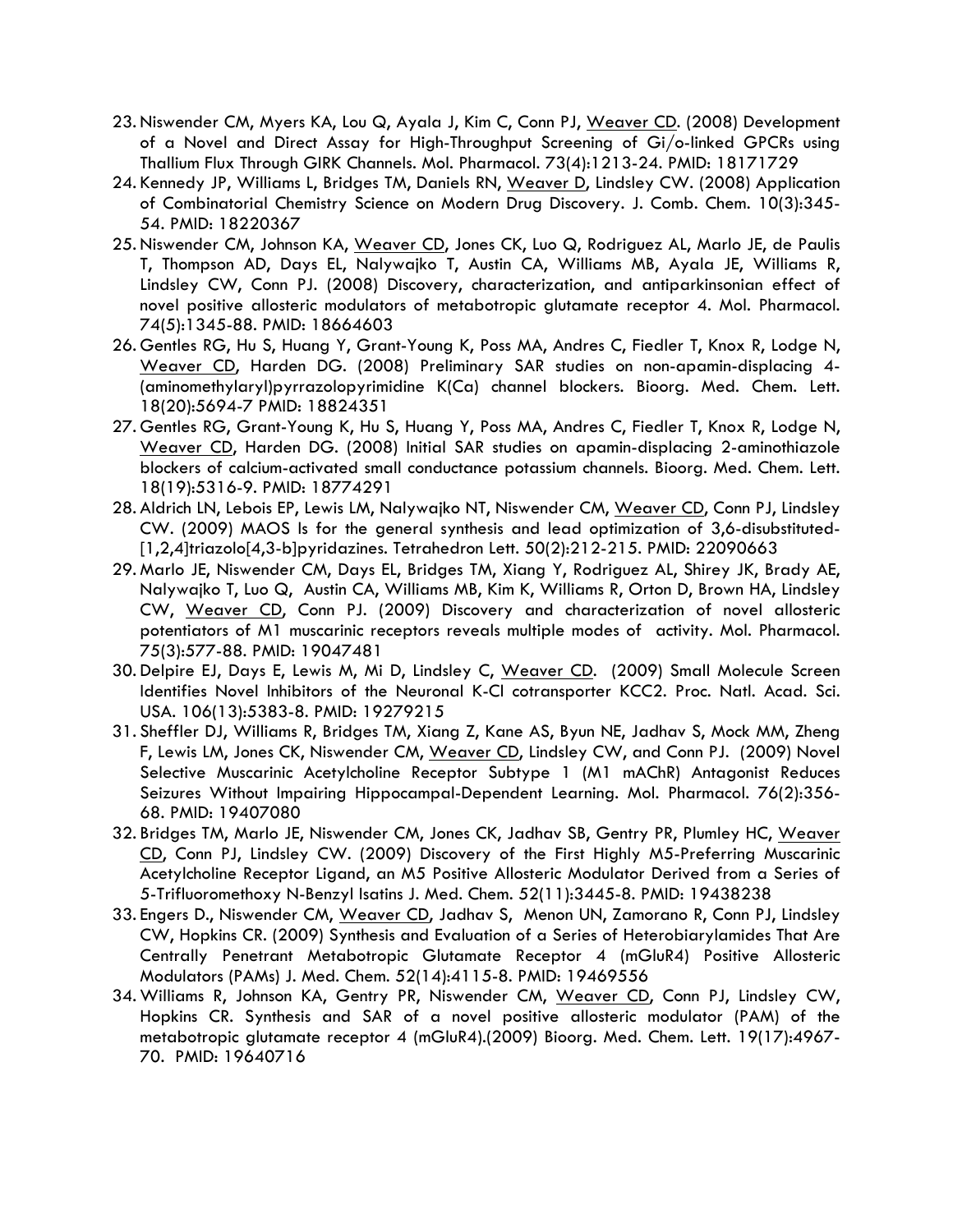- 35.Lewis M, Bhave G, Chauder BA, Banerjee S, Lornsen K, Redha R, Fallen K, Lindsley CW, Weaver CD, Denton JS. (2009) High-throughput screening reveals a small-molecule inhibitor of ROMK and Kir7.1 Mol. Pharmacol. 76(5):1094-103. PMID: 19706730
- 36. Rodriguez AL, Williams R, Zhou Y, Lindsley SR, Le U, Grier MD, Weaver CD, Conn PJ, Lindsley CW. (2009) Discovery and SAR of novel mGluR5 non-competitive antagonists not based on an MPEP chemotype. Bioorg. Med. Chem. Lett. 19(12):3209-13. PMID: 19443219
- 37. Felts AS, Saleh SA, Le U, Rodriguez AL, Weaver CD, Conn PJ, Lindsley CW, Emmitte KA. (2009) Discovery and SAR of 6-substituted-4-anilinoquinazolines as non-competitive antagonists of mGlu5. Bioorg. Med. Chem. Lett. 19(23):6623-6. PMID: 19854049
- 38. Zhou Y, Rodriguez AL, Williams R, Weaver CD, Conn PJ, Lindsley CW. (2009) Synthesis and SAR of novel, non-MPEP chemotype mGluR5 NAMs identified by functional HTS. Bioorg. Med. Chem. Lett. 19(23):6502-6. PMID: 19875287
- 39. Weaver CD, Sheffler DJ, Lewis LM, Bridges TM, Williams R, Nalywajko T, Kennedy JP, Mulder MM, Jadhav S, Aldrich LA, Jones CK, Marlo JE, Xiang Z, Niswender CM, Mock MM, Zheng F, Conn PJ, Lindsley CW. (2009) Discovery and Development of a Potent and Highly Selective Small Molecule Muscarinic Acetylcholine Receptor Subtype I (mAChR 1 or M(1)) Antagonist In vitro and In vivo Probe. Curr. Top. Med. Chem. 9(13):1217-26. PMID: 19875287
- 40. Niswender CM, Johnson KA, Miller NR, Ayala JE, Luo Q, Williams R, Saleh S, Orton D, Weaver CD, Conn PJ. (2009) Context-dependent pharmacology exhibited by negative allosteric modulators of metabotropic glutamate receptor 7. Mol. Pharmacol. 77(3):459-68. PMID: 20026717
- 41.Lebois EP, Bridges TM, Lewis LM, Dawson ES, Kane AS, Xiang Z, Jadhav SB, Yin H, Kennedy JP, Meiler J, Niswender CM, Jones CK, Conn PJ, Weaver CD, Lindsley CW. (2010) Discovery and characterization of novel subtype-selective allosteric agonists for the investigation of M(1) receptor function in the central nervous system. ACS Chem. Neurosci. 1(2):104-121. PMID: 21961051
- 42. Mueller R, Rodriguez A, Dawson E, Butkiewicz M, Nguyen T, Oleszkiewicz S, Bleckmann A, Weaver CD, Lindsley C, Conn PJ, Meiler J (2010) Identification of compounds that potentiate activity of metabotropic glutamate receptor subtype 5 using a machine-learning based virtual high-throughput screen. ACS Chem. Neurosci. 1(4):288-305. PMID: 20414370
- 43.Lewis LM, Weaver CD, and McClain MS.(2010) Identification of Small Molecule Inhibitors of Clostridium perfringens ε-Toxin Cytotoxicity Using a Cell-Based High-Throughput Screen. Toxins. 2(7):1825-1847. PMID: 20721308
- 44. Engers DW, Gentry PR, Williams R, Bolinger JD, Weaver CD, Menon UN, Conn PJ, Lindsley CW, Niswender CM, Hopkins CR. (2010) Synthesis and SAR of novel, 4- (phenylsulfamoyl)phenylacetamide mGlu4 positive allosteric modulators (PAMs) identified by functional high-throughput screening (HTS). Bioorg. Med. Chem. Lett. 20(17):1106-10 PMID:20667732
- 45. Rodriguez AL, Grier MD, Jones CK, Herman EJ, Kane AS, Smith RL, Williams R, Zhou Y, Marlo JE, Days EL, Blatt TN, Jadhav S, Menon UN, Vinson PN, Rook JM, Stauffer SR, Niswender CM, Lindsley CW, Weaver CD, and Conn PJ. (2010) Discovery of novel allosteric modulators of metabotropic glutamate receptor subtype 5 reveals chemical and functional diversity and in vivo activity in rat behavioral models of anxiolytic and antipsychotic activity. Mol. Pharmacol. 78(6):1105-23. PMID: 20923853
- 46. Bhave G, Chauder BA, Liu W, Dawson ES, Kadakia R, Nguyen TT, Lewis LM, Meiler J, Weaver CD, Satlin LM, Lindsley CW, and Denton JS (2010) Development of a selective small-molecule inhibitor of Kir1.1, the Renal Outer Medullary Potassium Channel. Mol. Pharmacol. 79(1):42- 50. PMID 20926757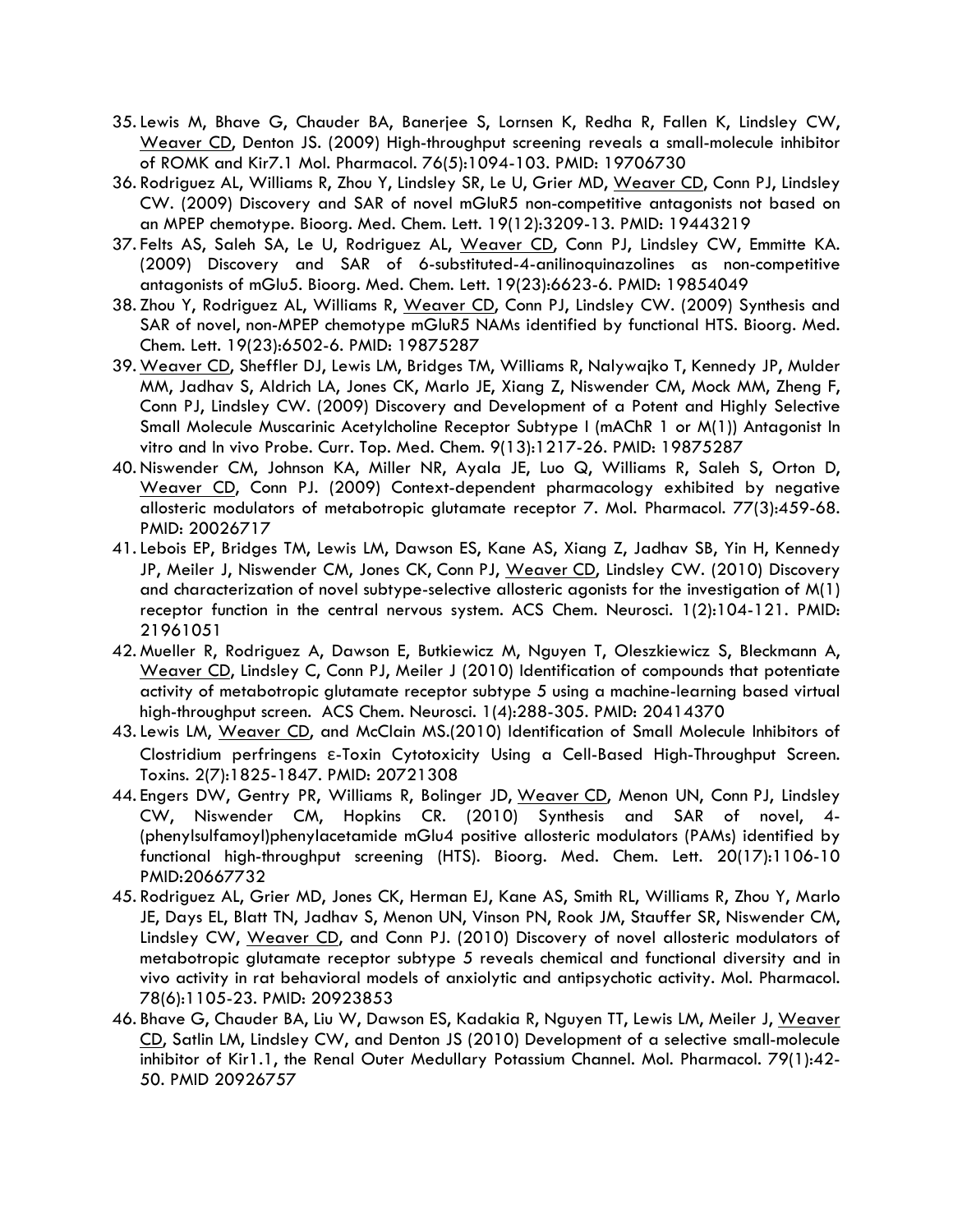- 47. Reid PR, Bridges TM, Sheffler DA, Cho HP, Lewis LM, Days E, Daniels JS, Jones CK, Niswender CM, Weaver CD, Conn PJ, Lindsley CW, Wood MR. (2011) Discovery and optimization of a novel, selective and brain penetrant M(1) positive allosteric modulator (PAM): The development of ML169, an MLPCN probe. Bioorg. Med. Chem. Lett. 21(9):2697-701. PMID: 21194936
- 48. Engers DW, Field JR, Le U, Zhou Y, Bolinger JD, Zamorano R, Blobaum AL, Jones CK, Jadhav S, Weaver CD, Conn PJ, Lindsley CW, Niswender CM, Hopkins CR. (2011) Discovery, Synthesis, and Structure-Activity Relationship Development of a Series of N-(4- Acetamido)phenylpicolinamides as Positive Allosteric Modulators of Metabotropic Glutamate Receptor 4 (mGlu(4)) with CNS Exposure in Rats. J. Med. Chem. 54(4):1106-10 . PMID: 21247167
- 49. Stoops SL, Pearson SA, Weaver C, Waterson AG, Days E, Farmer C, Brady S, Weaver CD, Beauchamp DR, Lindsey CW.\* (2011) Identification and optimization of small molecules that restore E-cadherin expression and reduce invasion in colorectal carcinoma cells. ACS Chem. Biol. 6(5):452-65. PMID: 21241068
- 50. Pantel J, Williams SY, Mi D, Sebag JA, Corbin JD, Weaver CD, Cone RD. (2011) Development of a High Throughput Screen for Allosteric Modulators of Melanocortin-4 Receptor Signaling Using a Real Time cAMP Assay. Eur. J. Pharmacol. 660(1):139-47. PMID: 21296065
- 51. Cheung YY, Zamorano R, Blobaum AL, Weaver CD, Conn PJ, Lindsley CW, Niswender CM, Hopkins CR. (2011) Solution-phase parallel synthesis and SAR of homopiperazinyl analogs as positive allosteric modulators of mGlu4. ACS Comb. Sci. 13(2):159-65. PMID: 21338051
- 52. Manna JD, Reyzer ML, Latham JC, Weaver CD, Marnett LJ, Caprioli RM. (2011) High-Throughput Quantification of Bioactive Lipids by MALDI Mass Spectrometry: Application to Prostaglandins. Anal. Chem. 83(17):6683-8. PMID: 21770391
- 53. Williams R, Manka JT, Rodriguez AL, Vinson PN, Niswender CM, Weaver CD, Jones CK, Conn PJ, LindsleyCW, Stauffer SR. (2011) Synthesis and SAR of centrally active mGlu5 positive allosteric modulators based on an aryl acetylenic bicyclic lactam scaffold. Bioorg. Med. Chem. Lett. 21(5):1350-3. PMID:21315585
- 54. Thorne CA, Lafleur B, Lewis M, Hanson AJ, Jernigan KK, Weaver CD, Huppert KA, Chen TW, Wichaidit C, Cselenyi CS, Tahinci E, Meyers KC, Waskow E, Orton D, Salic A, Lee LA, Robbins DJ, Huppert SS, Lee E. (2011) A Biochemical Screen for Identification of Small-Molecule Regulators of the Wnt Pathway Using Xenopus Egg Extracts. J. Biomol. Screen. 16(9):995- 1006. PMID: 21859680
- 55. Miller M, Shi J, Zhu Y, Kustov M, Tian JB, Stevens A, Wu M, Xu J, Long S, Yang P, Zholos AV, Salovich JM, Weaver CD, Hopkins CR, Lindsley CW, McManus O, Li M, Zhu MX. (2011) Identification of ML204, a novel potent antagonist that selectively modulates native TRPC4/C5 ion channels. J. Biol. Chem. 286(38):33436-46.PMID: 21795696
- 56.Jones CK, Engers DW, Thompson AD, Field JR, Blobaum AL, Lindsley SR, Zhou Y, Gogliotti RD, Jadhav S, Zamorano R, Bogenpohl J, Smith Y, Morrison R, Daniels JS, Weaver CD, Conn PJ, Lindsley CW, Niswender CM, Hopkins CR. (2011) Discovery, Synthesis, and Structure-Activity Relationship Development of a Series of N-4-(2,5-Dioxopyrrolidin-1-yl)phenylpicolinamides (VU0400195, ML182): Characterization of a Novel Positive Allosteric Modulator of the Metabotropic Glutamate Receptor 4 (mGlu(4)) with Oral Efficacy in an Antiparkinsonian Animal Model. J Med Chem. 54(21):7639-7647. PMID: 21966889
- 57. Noetzel MJ, Rook JM, Vinson PN, Cho H, Days E, Zhou Y, Rodriguez AL, Lavreysen H, Stauffer SR, Niswender CM, Xiang Z, Daniels JS, LindsleyCW, Weaver CD, Conn PJ. (2011) Functional Impact of Allosteric Agonist Activity of Selective Positive Allosteric Modulators of mGlu5 in Regulating CNS Function. Mol Pharmacol. 81(2):120-33. PMID: 22021324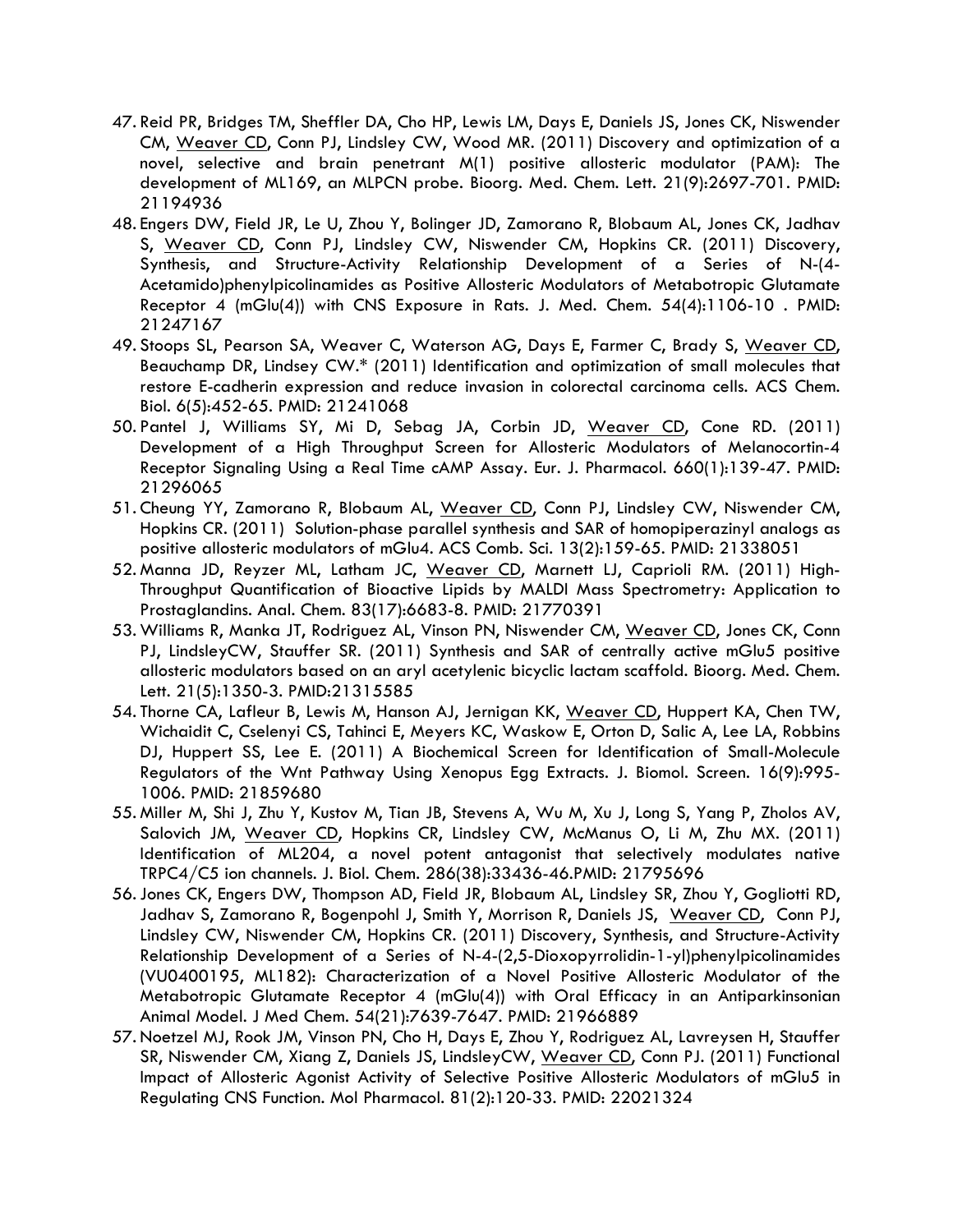- 58.Jones PL, Rinker DC, Pitts JR, RutzlerM, Camp G, Sun L, Xu P, Weaver CD, Zwiebel LJ. (2012) The Molecular Genetics of Anopheline Odorant Receptors Drive Novel High-Throughput Screens to Reveal Candidate Repellants. Physiological Entomology 37: 33-41.
- 59. Blättermann S, Peters L, Ottersbach PA, Bock A, Konya V, Weaver CD, Gonzalez A, Schröder R, Tyagi R, Luschnig P, Gäb J, Hennen S, Ulven T, Pardo L, Mohr K, Gütschow M, Heinemann A, Kostenis E. (2011) Inhibition of G $\beta\gamma$  but not G $\alpha$  signalling by a small molecule provides evidence for a new mechanism of ligand bias at a G-protein coupled receptor. Nat. Chem. Biol. 8(7):631-8. PMID: 22634634
- 60. Xiang Z, Thompson AD, Brogan JT, Schulte ML, Melancon BJ, Mi D, Lewis LM, Zou B, Yang L, Morrison R, Santomango T, Byers F, Brewer K, Aldrich JS, Yu H, Dawson ES, Li M, McManus O, Jones CK, Daniels JS, Hopkins CR, Xie XS, Conn PJ, Weaver CD, Lindsley CW. (2011) The Discovery and Characterization of ML218: A Novel, Centrally Active T-Type Calcium Channel Inhibitor with Robust Effects in STN Neurons and in a Rodent Model of Parkinson's Disease. ACS Chem. Neurosci. 2(12):730-742. PMID: 22368764
- 61. Raphemot R, Lonergan DF, Nguyen TT, Utley T, Lewis LM, Kadakia R, Weaver CD, Gogliotti R, Hopkins C, Lindsley CW, Denton JS. (2011) Discovery, characterization, and structure-activity relationships of an inhibitor of inward rectifier potassium (Kir) channels with preference for Kir2.3, Kir3.x, and Kir7.1. Front Pharmacol. 2:75. PMID: 22275899
- 62. Mueller R, Dawson ES, Niswender CM, Butkiewicz M, Hopkins CR, Weaver CD, Lindsley CW, Conn PJ, Meiler J. (2012) Iterative experimental and virtual high-throughput screening identifies metabotropic glutamate receptor subtype 4 positive allosteric modulators. J. Mol. Model. 18(9):4437-46. PMID:22592386
- 63. Delpire E, Baranczak A, Waterson AG, Kim K, Kett N, Morrison RD, Daniels JS, Weaver CD, Lindsley CW. (2012) Further optimization of the K-Cl cotransporter KCC2 antagonist ML077: development of a highly selective and more potent in vitro probe. Bioorg. Med. Chem. Lett. 22(14):4532-5. PMID: 22727639
- 64. Potet F, Lorinc AN, Chaigne S, Hopkins CR, Venkataraman R, Stepanovic SZ, Lewis LM, Days E, Sidorov VY, Engers DW, Zou B, Afshartous D, George AL Jr, Campbell CM, Balser JR, Li M, Baudenbacher FJ, Lindsley CW, Weaver CD, Kupershmidt S. (2012) Identification and characterization of a compound that protects cardiac tissue from human ether-a-go-gorelated gene (hERG)-related, drug-induced Arrhythmias. J. Biol. Chem. 287(47):39613-25. PMID: 23033485
- 65. Manka JT, Vinson PN, Gregory KJ, Zhou Y, Williams R, Gogi K, Days E, Jadhav S, Herman EJ, Lavreysen H, Mackie C, Bartolomé JM, Macdonald GJ, Steckler T, Daniels JS, Weaver CD, Niswender CM, Jones CK, Conn PJ, Lindsley CW, Stauffer SR. (2012) Optimization of an ether series of mGlu(5) positive allosteric modulators: Molecular determinants of MPEP-site interaction crossover. Bioorg. Med. Chem. Lett. 22(20):6481-5. PMID: 22981332
- 66. Ruggiero AM, Wright J, Ferguson SM, Lewis M, Emerson KS, Iwamoto H, Ivy MT, Holmstrand EC, Ennis EA, Weaver CD, Blakely RD. (2012) Non-isotopic assay for the presynaptic choline transporter reveals capacity for allosteric modulation of choline uptake. ACS Chem. Neurosci. 3(10):767-81. PMID: 23077721
- 67. Rodriguez AL, Zhou Y, Williams R, Weaver CD, Vinson PN, Dawson ES, Steckler T, Lavreysen H, Mackie C, Bartolomé JM, Macdonald GJ, Scott Daniels J, Niswender CM, Jones CK, Jeffrey Conn P, Lindsley CW, Stauffer SR. (2012) Discovery and SAR of a novel series of non-MPEP site mGlu(5) PAMs based on an aryl glycine sulfonamide scaffold. Bioorg. Med. Chem. Lett. 22(24):7388-92. PMID: 23142615
- 68. Butkiewicz M, Lowe E Jr, Mueller R, Mendenhall J, Teixeira P, Weaver CD, Meiler J. (2012) Benchmarking ligand-based virtual High-Throughput Screening with the PubChem database. Molecules. 18(1):735-56. PMID: 23299552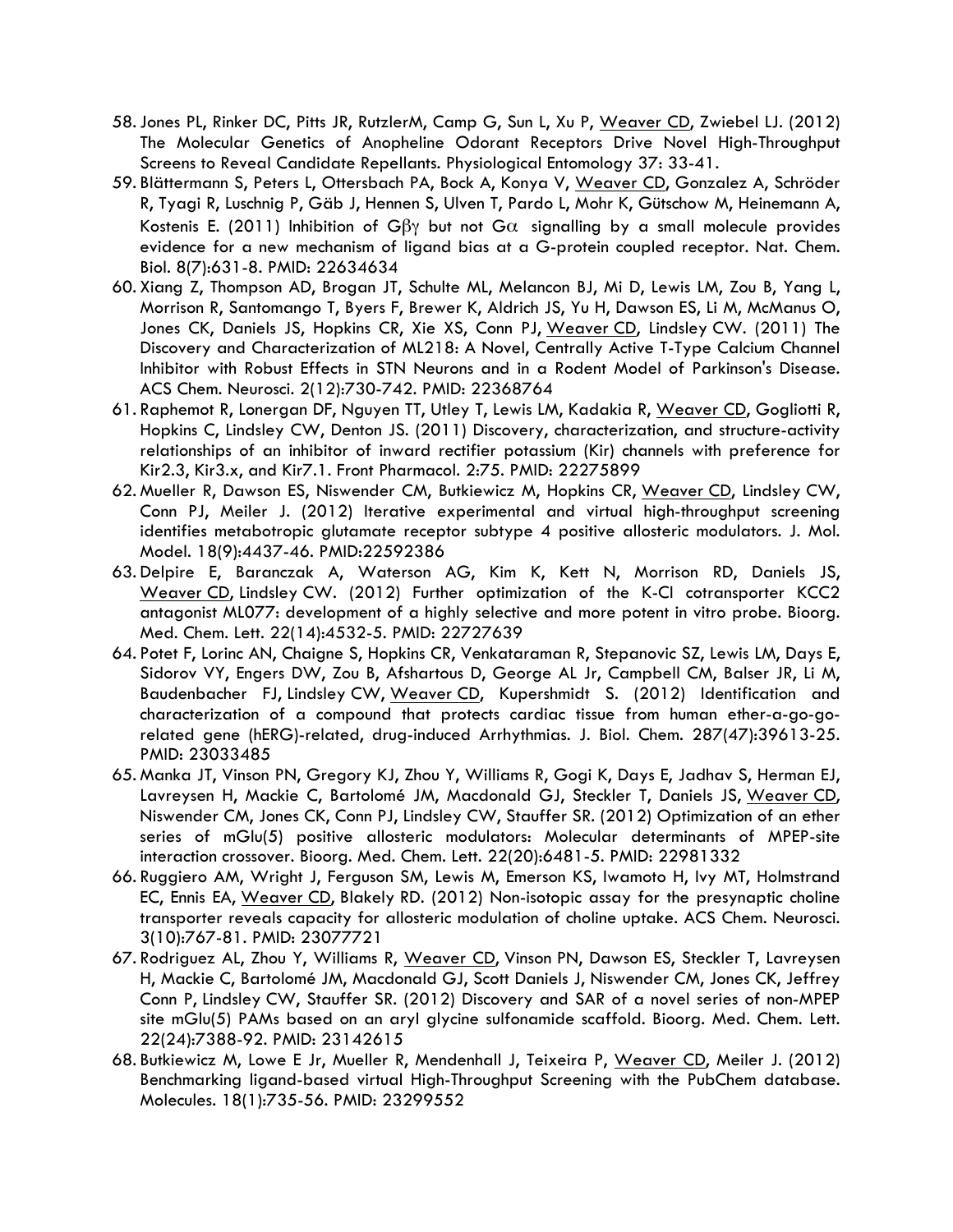- 69. Raphemot R, Weaver CD, Denton JS. (2013) High-throughput screening for small-molecule modulators of inward rectifier potassium channels. J. Vis. Exp. (71). PMID: 23381507
- 70. Kaufmann K, Romaine I, Days E, Pascual C, Malik A, Yang L, Zou B, Du Y, Sliwoski G, Morrison R, Jerod Denton, Colleen M. Niswender, J. Scott Daniels, Gary A. Sulikowski, Xie X, Lindsley C. Weaver CD. (2013) ML297 (VU0456810), the first potent and selective activator of the GIRK potassium channel, displays anti-epileptic properties in mice ACS Chem. Neurosci. 4(9):1278- 86. PMID: 23730969
- 71. Ramos-Hunter SJ, Engers DW, Kaufmann K, Du Y, Lindsley CW, Weaver CD, Sulikowski GA. (2013) Discovery and SAR of a novel series of GIRK1/2 and GIRK1/4 activators. Bioorg. Med. Chem. Lett. 23(18):5195-8. PMID: 23916258
- 72. Wen W, Wu W, Romaine IM, Kaufmann K, Du Y, Sulikowski GA, Weaver CD, Lindsley CW. (2013) Discovery of 'molecular switches' within a GIRK activator scaffold that afford selective GIRK inhibitors. Bioorg. Med Chem. Lett. 23(16):4562-6. PMID: 23838260
- 73. Gregory KJ, Herman EJ, Ramsey AJ, Hammond AS, Byun NE, Stauffer SR, Manka JT, Jadhav S, Bridges TM, Weaver CD, Niswender CM, Steckler T, Drinkenburg WH, Ahnaou A, Lavreysen H, Macdonald GJ, Bartolome JM, Mackie C, Hrupka BJ, Caron MG, Daigle TL, Lindsley CW, Conn PJ, Jones CK. (2013) N-aryl piperazine metabotropic glutamate receptor 5 positive allosteric modulators possess efficacy in pre-clinical models of NMDA hypofunction and cognitive enhancement. J. Pharmacol. Exp. Ther. 347(2):438-57. PMID: 23965381
- 74. Bartolomé-Nebreda JM, Conde-Ceide S, Delgado F, Iturrino L, Pastor J, Pena MA, Trabanco AA, Tresadern G, Wassvik CM, Stauffer SR, Jadhav S, Gogi K, Vinson PN, Noetzel MJ, Days E, Weaver CD, Lindsley CW, Niswender CM, Jones CK, Conn PJ, Rombouts F, Lavreysen H, Macdonald GJ, Mackie C, Steckler T.(2013) Dihydrothiazolopyridone Derivatives as a Novel Family of Positive Allosteric Modulators of the Metabotropic Glutamate 5 (mGlu5) Receptor. J. Med. Chem. 56(18):7243-59. PMID: 23947773
- 75. Morris L, Days E, Turney M, Mi D, Lindsley C, Weaver CD, Niswender K. A Duplexed High-Throughput Screen to Identify Allosteric Modulators of the Glucagon-Like Peptide 1 and Glucagon Receptor. J. Biomol. Screen. 19(6):847-58. PMID: 25423411
- 76. Raphemot R, Kadakia R, Olsen M, Banerjee S, Days E, Smith S, Weaver CD, Denton J. (2013) Development and validation of fluorescence-based and automated patch clamp-based functional assays for the inward rectifier potassium channel Kir4.1 Assay Drug. Dev. Technol. 11(9-10):532-43. PMID: 24266659
- 77. Wu YJ, Conway CM, Sun LQ, Machet F, Chen J, Chen P, Huan He, Bourin C, Calandra V, Polino JL, Carl Davis CC, Heman K, Gribkoff VK, Boissard CG, Knox RJ, Thompson MW, Fitzpatrick W, Weaver D, Harden DG, Natale J, Dworetzky SI, Starrett JE Jr. (2013) Discovery of (S,E)-3-(2-fluorophenyl)-N-(1-(3-(pyridin-3-yloxy) phenyl)ethyl)-acrylamide as a potent and efficacious KCNQ2 (Kv7.2) opener for the treatment of neuropathic pain. Bioorg. Med. Chem. Lett. 23(22):6188–6191. PMID: 24070783
- 78. Wydeven N, Marron E, de Velasco F, Du, Y, Benneyworth MA, Hearing M, Fischer RA, Thomas ML, Weaver CD**\***, and Wickman K**\***. (2014) Mechanisms and structural determinants underlying the selective activation of G protein-gated inwardly-rectifying K+ (GIRK) channels by ML297. Proc. Natl. Acad. Sci. USA. 111(29):10755-60. PMID: 25002517 **\***cocorresponding authors
- 79. Turlington M, Malosh C, Jacobs J, Manka JT, Noetzel MJ, Vinson PN, Jadhav S, Herman EJ, Lavreysen H, Mackie C, Bartolomé-Nebreda JM, Conde Ceide S, Martín-Martín ML, Tong HM, López S, MacDonald GJ, Steckler T, Daniels JS, Weaver CD, Niswender CM, Jones CK, Conn PJ, Lindsley CW, Stauffer SR. (2014) Tetrahydronaphthyridine and dihydronaphthyridinone ethers ethers as positive allosteric modulators of the metabotropic glutamate receptor 5 (mGlu5). J Med Chem. J. Med. Chem. 57(13):5620-3. PMID: 24914612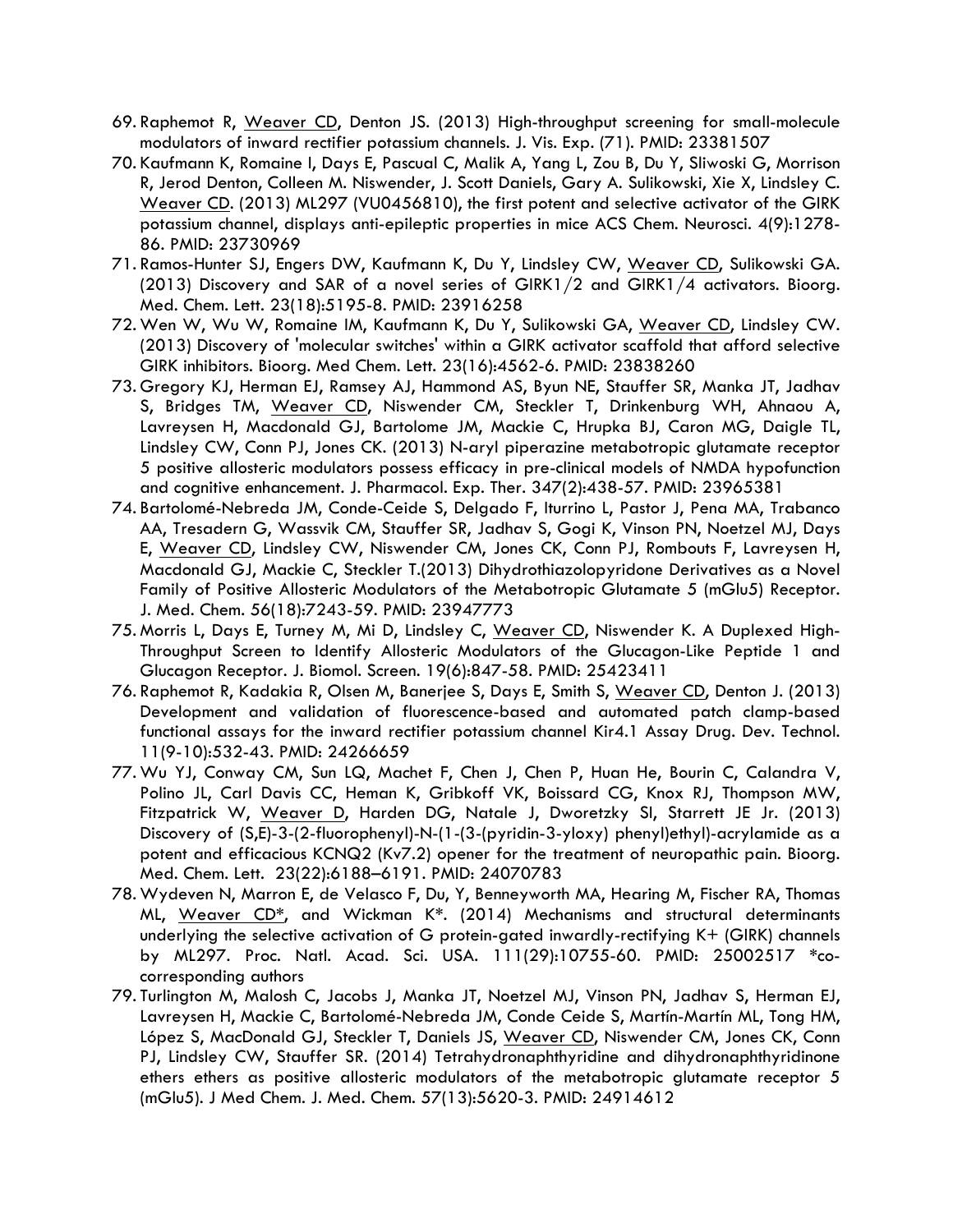- 80. Kumar K, Lowe EW, Aboud AA, Neely MD, Redha R, Bauer J, Odak M, Weaver CD, Meiler J, Aschner M, Bowman A. (2014) High throughput screen reveals differential regulation of manganese handling across human dopaminergic neurodevelopment. Sci. Rep. 4:6801. PMID: 25348053
- 81. Wen W, Wu W, Weaver CD, Lindsley CW. (2014) Discovery of potent and selective GIRK1/2 modulators via 'molecular switches' within a series of 1-(3-cyclopropyl-1-phenyl-1Hpyrazol-5-yl)ureas. Bioorg. Med. Chem. Lett. 24(21):5102-6. PMID: 25264075
- 82.Jalan-Sakrikar N, Field JR, Klar R, Mattmann ME, Gregory KJ, Zamorano R, Engers DW, Bollinger SR, Weaver CD, Days EL, Lewis LM, Utley TJ, Hurtado M, Rigault D, Acher F, Walker AG, Melancon BJ, Wood MR, Lindsley CW, Conn PJ, Xiang Z, Hopkins CR, Niswender CM. (2014) Identification of Positive Allosteric Modulators VU0155094 (ML397) and VU0422288 (ML396) Reveals New Insights into the Biology of Metabotropic Glutamate Receptor 7. ACS Chem. Neurosci. 5(12):1221-37. PMID: 25225882
- 83. Raphemot R, Rouhier MF, Swale DR, Days E, Weaver CD, Lovell KM, Konkel LC, Engers DW, Bollinger SF, Hopkins C, Piermarini PM, Denton JS (2014) Discovery and Characterization of a Potent and Selective Inhibitor of Aedes aegypti Inward Rectifier Potassium Channels. PLoS One. 9(11):e110772. PMID: 25375326
- 84. Morris LC, Nance KD, Gentry PR, Days EL, Weaver CD, Niswender CM, Thompson AD, Jones CK, Locuson CW, Morrison RD, Daniels JS, Niswender KD, Lindsley CW. (2014) Discovery of (S)-2-cyclopentyl-N-((1-isopropylpyrrolidin2-yl)-9-methyl-1-oxo-2,9-dihydro-1H-pyrrido[3,4 b]indole-4-carboxamide (VU0453379): a novel, CNS penetrant glucagon-like peptide 1 receptor (GLP-1R) positive allosteric modulator (PAM). J. Med. Chem. 57(23):10192-7. PMID: 25423411
- 85. Du Y, Days E, Romaine IM, Abney KK, Kaufmann KW, Sulikowski GA, Stauffer SR, Lindsley CW, Weaver CD. (2015) Development and validation of a thallium flux-based functional assay for the sodium channel NaV1.7 and its utility for lead discovery and compound profiling. ACS Chem. Neurosci. 6(6):871-8. PMID: 25879403
- 86. Kotecki L, Hearing M, McCall NM, Marron Fernandez de Velasco E, Pravetoni M, Arora D, Victoria NC, Munoz MB, Xia Z, Slesinger PA, Weaver CD, Wickman K. (2015) GIRK Channels Modulate Opioid-Induced Motor Activity in a Cell Type- and Subunit-Dependent Manner. J. Neurosci. 35(18):7131-42. PMID: 25948263
- 87. Glickman JF, Lundbäck T, Napper AD, Niles WD, Simeonov A, Weaver CD, Yin HH, Zaman GJ, Osada H. (2014) Controversies in ASSAY and drug development technologies: a focus on assessing irreproducibility. Assay Drug. Dev. Technol. (8):443-51. PMID: 25383720
- 88. Barber DM, Schönberger M, Burgstaller J, Levitz J, Weaver CD, Isacoff EY, Baier H, and Trauner D. (2015) Optical control of neuronal activity using a light-operated GIRK channel opener (LOGO) Chem. Sci. 7:2347-52.
- 89. Kim H-Y, Korade Z, Tallman K, Liu W, Weaver CD, Mirnics K, Porter N. (2016) Inhibitors of 7-Dehydrocholesterol Reductase: Screening of a Collection of Pharmacologically Active Compounds in Neuro2a Cells. Chem. Res. Toxicol. 29(5):892-900. PMID: 27097157
- 90. Sliwoski G, Schubert M, Stichel J, Weaver CD, Beck-Sickinger A, Meiler J. Discovery and Characterization of Positive Allosteric Modulators of the NPY4 Receptor. PLOS One (in press)

### **Books Chapters and Reviews**

1. Roberts DM, Weaver CD, and Oh SH. (1992) Intracellular receptor proteins for calcium signals in plants. in Plant Biotechnology and Development (Gresshoff, P.M., Ed.) pp129-138, CRC Press, Boca Raton, FL.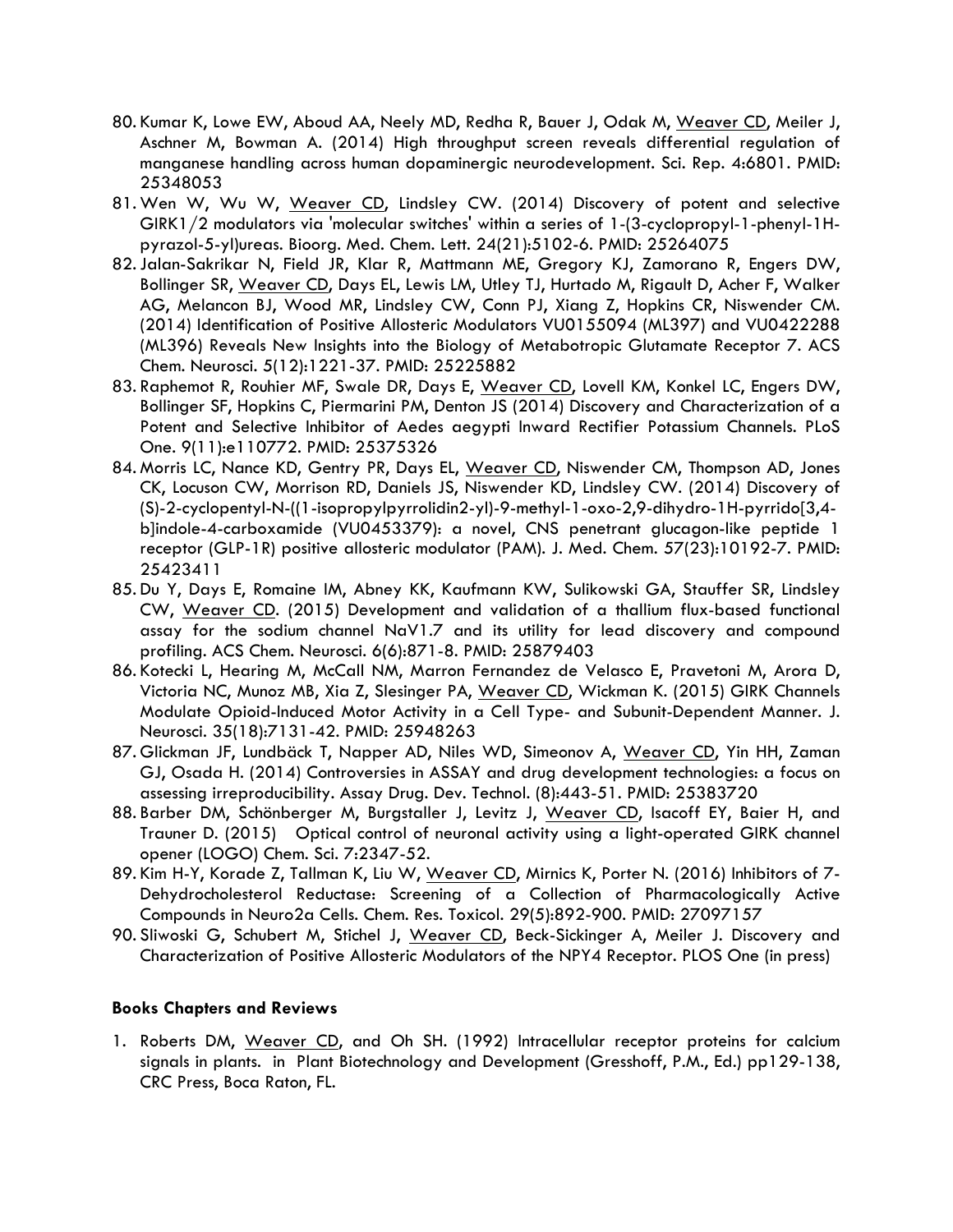- 2. Roberts DM, Weaver CD, and Lee JW. (1996) Calcium-dependent phosphorylation of the nodulin 26 channel by a symbiosomes membrane protein kinase. in Biology of Plant-Microbe Interactions (Stacey, G., Mullin, B., and Gresshoff, P.M. Eds.) pp 393-398, International Society for Molecular Plant-Microbe Interactions, St. Paul, MN.
- 3. High-Throughput Screening of TRPC Channel Ligands Using Cell-Based Assays. Miller M, Wu M, Xu J, Weaver D, Li M, Zhu MX. In: Zhu MX, editor. TRP Channels. Boca Raton (FL): CRC Press; 2011. Chapter 1
- 4. Triple-addition Assay Protocols for Detecting and Characterizing Modulators of Seventransmembrane Receptors (2011) Weaver D. in Current Protocols in Chemical Biology
- 5. McManus OB, Garcia ML, Weaver D, Bryant M, Titus S, Herrington JB. (2012) Ion Channel Screening. In: Sittampalam GS, Gal-Edd N, Arkin M, Auld D, Austin C, Bejcek B, Glicksman M, Inglese J, Lemmon V, Li Z, McGee J, McManus O, Minor L, Napper A, Riss T, Trask OJ, Weidner J, editors. Assay Guidance Manual [Internet]. Bethesda (MD): Eli Lilly & Company and the National Center for Advancing Translational Sciences
- 6. Lindsley C, Lewis M, Weaver CD. (2008) Discovery of a Highly Selective in vitro and in vivo M1 Allosteric Agonist Probe. Probe Reports from the NIH Molecular Libraries Program [Internet]. Bethesda (MD): National Center for Biotechnology Information. PMID: 21433356
- 7. Lindsley C, Lewis M, Weaver CD, Delpire E. (2009) Discovery of a Highly Selective KCC2 Antagonist. Probe Reports from the NIH Molecular Libraries Program [Internet]. Bethesda (MD): National Center for Biotechnology Information. PMID: 21433363
- 8. Hopkins CR, Niswender CM, Lewis LM, Weaver CD, Lindsley CW. (2009) Discovery of a potent, selective and in vivo active mGluR4 positive allosteric modulator. Probe Reports from the NIH Molecular Libraries Program [Internet]. Bethesda (MD): National Center for Biotechnology Information. PMID: 21433377
- 9. Bridges TM, Lewis LM, Weaver CD, Lindsley CW. (2009) Discovery of the first mAChR 5 (M5) selective ligand, an M5 Positive Allosteric Modulator (PAM). Probe Reports from the NIH Molecular Libraries Program [Internet]. Bethesda (MD): National Center for Biotechnology Information. PMID: 21433383
- 10. Lewis LM, Bridges TM, Niswender CM, Weaver CD, Lindsley CW. (2009) Discovery of a Highly Selective in vitro and in vivo M4 Positive Allosteric Modulator (PAM). Probe Reports from the NIH Molecular Libraries Program [Internet]. Bethesda (MD): National Center for Biotechnology Information. PMID: 21433380
- 11. Denton JS, Weaver CD, Lewis LM, Chauder BA, Lindsley CW. (2009) Discovery of a small molecule inhibitor of ROMK and Kir7.1. Probe Reports from the NIH Molecular Libraries Program [Internet]. Bethesda (MD): National Center for Biotechnology Information. PMID: 21433378
- 12. Denton JS, Weaver CD, Chauder BA, Lindsley CW. (2009) Discovery of a small molecule inhibitor of ROMK with unprecedented selectivity. Probe Reports from the NIH Molecular Libraries Program [Internet]. Bethesda (MD): National Center for Biotechnology Information. PMID: 21433391
- 13. Bridges TM, Reid PR, Lewis LM, Dawson ES, Weaver CD, Wood MR, Lindsley CW. (2010) Discovery and development of a second highly selective M1 Positive Allosteric Modulator (PAM). Probe Reports from the NIH Molecular Libraries Program. PMID: 21433394
- 14. Bridges TM, Lewis LM, Dawson ES, Weaver CD, Lindsley CW. (2010) Discovery and development of a highly selective M1 Positive Allosteric Modulator (PAM). Probe Reports from the NIH Molecular Libraries Program [Internet]. Bethesda (MD): National Center for Biotechnology Information. PMID: 21433387
- 15. Days E, Kaufmann K, Romaine I, Niswender C, Lewis M, Utley T, Du Y, Sliwoski G, Morrison R, Dawson ES, Engers JL, Denton J, Daniels JS, Sulikowski GA, Lindsley CW, Weaver CD. (2010)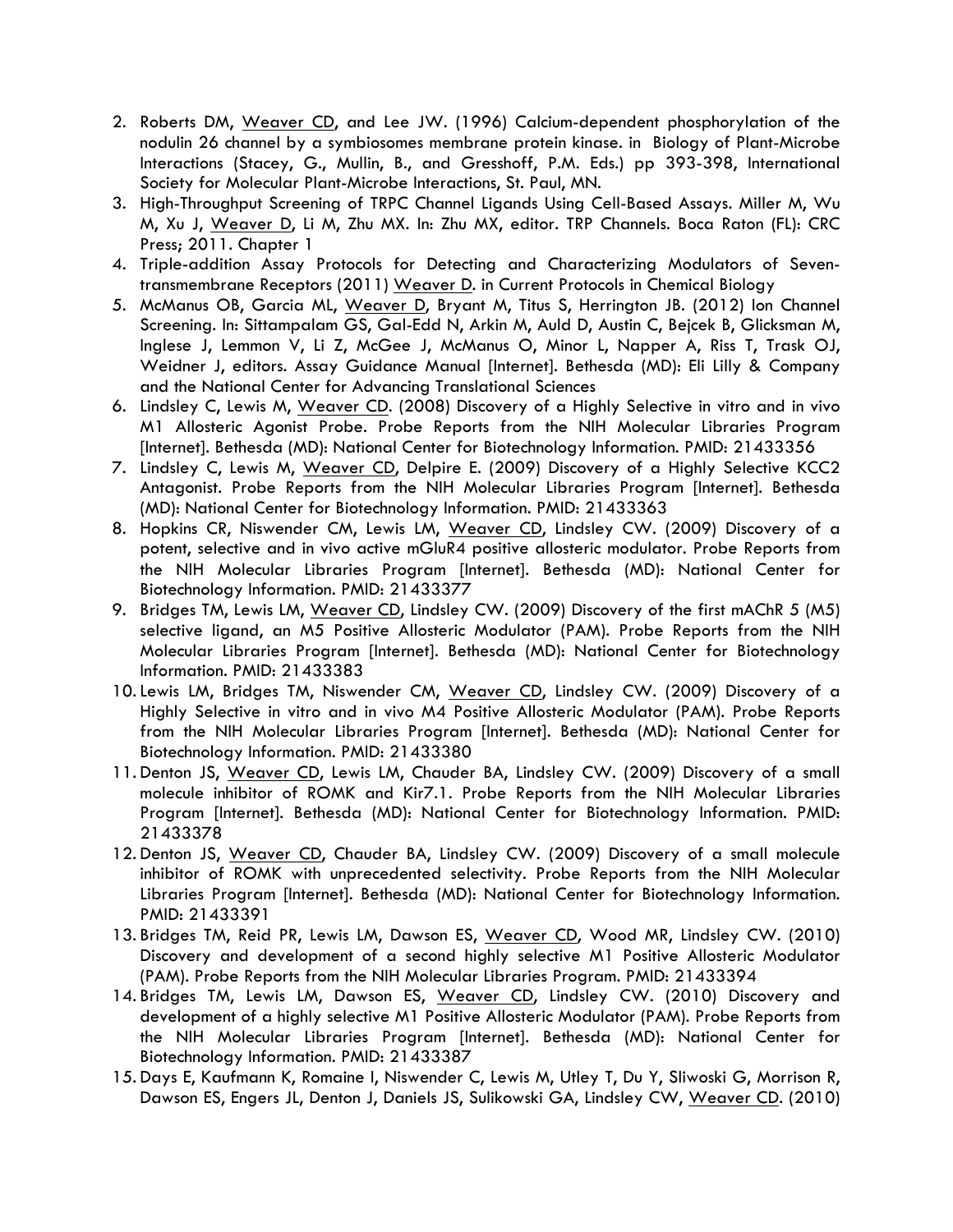Discovery and Characterization of a Selective Activator of the G-Protein Activated Inward-Rectifying Potassium (GIRK) Channel. Probe Reports from the NIH Molecular Libraries Program [Internet]. Bethesda (MD): National Center for Biotechnology Information (US); 2010-. 2012 Apr 6 [updated 2013 Mar 14]. PMID: 23762945

- 16. Bridges TM, Niswender CM, Jones CK, Lewis LM, Weaver CD, Wood MR, Daniels JS, Conn PJ, Lindsley CW. Discovery of a Highly Selective in vitro and in vivo M4 Positive Allosteric Modulator (PAM) Series with Greatly Improved Human Receptor Activity. Probe Reports from the NIH Molecular Libraries Program [Internet]. Bethesda (MD): National Center for Biotechnology Information (US); 2010-.2010 Aug 31 [updated 2013 Mar 14]. PMID: 23762955
- 17. Xie X, Brogan JT, Schulte ML, Mi D, Yu H, Dawson ES, Li M, McManus O, Engers J, Lewis LM, Thompson A, Jones CK, Weaver CD, Lindsley CW. Scaffold Hopping Affords a Highly Selective in vitro and in vivo T-Type Calcium Inhibitor Probe Free From IP Issues. Xie X, Brogan JT, Schulte ML, Mi D, Yu H, Dawson ES, Li M, McManus O, Engers J, Lewis LM, Thompson A, Jones CK, Weaver CD, Lindsley CW. Probe Reports from the NIH Molecular Libraries Program [Internet]. Bethesda (MD): National Center for Biotechnology Information (US); 2010- . 2011 Mar 31 [updated 2013 Mar 22]. PMID: 23762962
- 18. Jalan-Sakrikar N, Roper-Field J, Klar R, Mattman M, Walker AG, Zamorano R, Xiang Z, Byers CF, Blobaum AL, Engers D, Weaver CD, Days E, Utley TJ, Melancon B, Daniels JS, Wood MR, Lindsley CW, Conn PJ, Hopkins CR, Niswender CM. The discovery and characterization of a centrally penetrant (ML396) and a peripherally restricted (ML397) pan-Group III mGlu positive allosteric modulators. Probe Reports from the NIH Molecular Libraries Program [Internet]. Bethesda (MD): National Center for Biotechnology Information (US); 2010-. 2014 Apr 15 [updated 2015 Jan 16]. PMID: 25834902

### **Issued Patents**

- 1. Weaver CD, Verdoorn TA, Robinson G. (2002) Method of screening for compounds that modulate the activity of a molecular target. Patent  $\#$  6472151.
- 2. Bullen A, Weaver CD. (2007) Liquid interface configurations for automated patch clamp recording. Patent #7241565.
- 3. Bullen A, Weaver CD. (2007) Pipette Configurations and arrays thereof for measuring cellular electrical properties. Patent # 7182915.
- 4. Conn PJ, Lindsley CW, Weaver CD, Rodriguez AL, Jones CK, Williams R. (2011) Bicyclic mGluR5 Positive Allosteric Modulators and Methods of Making and Using Same. Patent # 8034806
- 5. Conn PJ, Lindsley CW, Weaver CD, Rodriguez AL, Niswender CM, Jones CK, Williams R. (2014) Benzamide mGluR5 Positive Allosteric Modulators and Methods of Making and Using Same. Patent # 8853392.
- 6. Conn PJ, Lindsley CW, Hopkins CR, Weaver CD, Niswender CM, Engers DW. (2014) Substituted dioxopiperidines and dioxopyrrolidines as mGluR4 allosteric potentiators, compositions and methods of treating neurological disease. Patent # 8759377
- 7. Conn PJ, Lindsley CW, Hopkins CR, Weaver CD, Niswender CM, Cheung YY. (2014) Aryl and heteroaryl sulfones as mGluR4 allosteric potentiators, compositions and methods of treating neurological disease. Patent # 8912336
- 8. Conn PJ, Lindsley CW, Emmitte KA, Weaver CD. Substituted phenylamine carboxamide analogs as mglur5 negative allosteric modulators and methods of making and using the same. Patent # 8501757.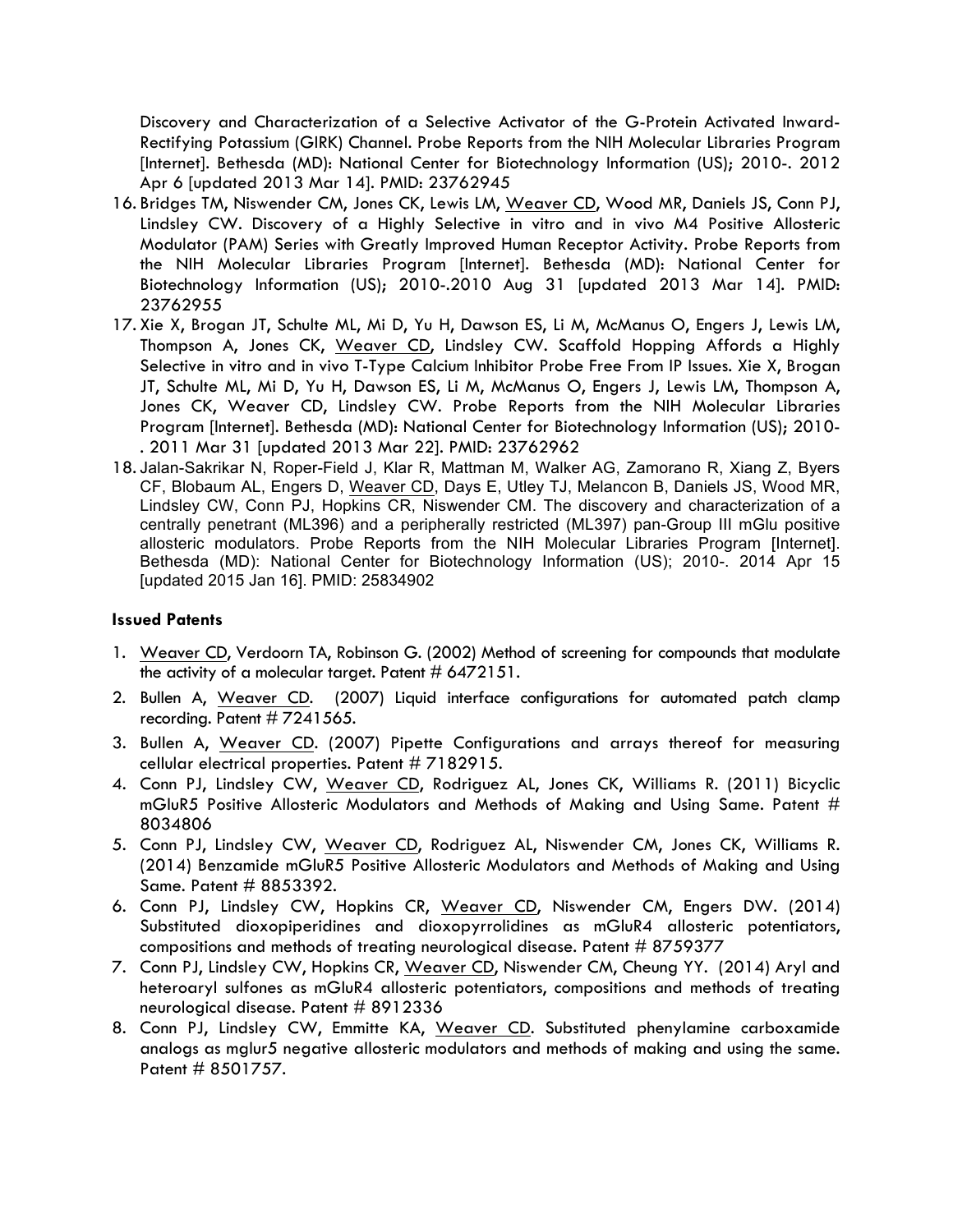- 9. Conn PJ, Lindsley CW, Emmitte KA, Weaver CD, Rodriguez AL, Felts AS, Jones CK, Bates BS. (2014) Substituted benzamide analogs as mglur5 negative allosteric modulators and methods of making and using the same. Patent # 8796295
- 10. Conn PJ, Lindsley CW, Emmitte KA, Weaver CD, Rodriguez AL, Felts AS, Jones CK, Bates BS. (2013) Substituted heteroarylamide analogs as mglur5 negative allosteric modulators and methods of making and using the same. Patent  $#8598345$
- 11. Conn PJ, Lindsley CW, Hopkins CR, Weaver CD, Niswender CM, Gogliotti RD, Engers DW. (2014) Substituted 1,1,3,1-tetraoxidobenzo[D][1,3,2]dithiazoles as MGLUR4 allosteric potentiators, compositions, and methods of treating neurological dysfunction. Patent # 8658650
- 12. Conn PJ, Lindsley CW, Emmitte KA, Weaver CD, Rodriguez AL, Felts AS, Jones CK, Bates BS. (2013) Substituted heteroarylamine carboxamide analogs as mglur5 negative allosteric modulators and methods of making and using the same. Patent # 8569308
- 13. Conn PJ, Lindsley CW, Hopkins CR, Weaver CD, Niswender CM, Engers DW, Gentry PR, Cheung YY, Salovich JM, Gogliotti RD. (2014) Imidazolidinone derivatives and related compounds as mGluR4 allosteric potentiators, compositions and methods of treating neurological dysfunction. Patent # 8779157
- 14. Weaver CD. (2015) Thallium Fluorescent Ion Indicator and Assay. Patent # 9103791
- 15. Weaver CD. (2015) Compound, Composition and method of activating GIRK potassium channel and use of same for treating conditions of interest. Patent # 9067894

### **Presentations**

- 1. Phosphorylation of Nodulin-26 by the Calmodulin-like Protein in Soybean Root Nodules. Eighth International Congress on Nitrogen Fixation, 1990, Knoxville, TN (invited)
- 2. Third Gatlinburg Symposium, Plant Responses to the Environment, 1992, Gatlinburg, TN
- 3. Discovery and Characterization of Ionotropic Glutamate Receptors in Pancreatic Islets. Vanderbilt Diabetes Day Symposium, 1996, Nashville, TN
- 4. Discovery and Characterization of Ionotropic Glutamate Receptors in Pancreatic Islets. Bristol-Myers Squibb, 1997, Wallingford, CT
- 5. Ion Channel Drug Discovery: Where Luck and the Prepared Mind Meet the Devil and the Details. Amgen, 2003, Thousand Oaks, CA (invited)
- 6. High-throughput Tool Discovery for Membrane Proteins. Membrane Biology Seminar, 2004, Vanderbilt University, Nashville, TN (invited)
- 7. Ion Channel and Transporter Screening at Vanderbilt University. University of Mississippi, National Center for Natural Products Research, 2005, Oxford, MS (invited)
- 8. Ion Channels: Screening Approaches: Past, Present, and Future. Hamamatsu Central Research, 2005, Hamamatsu, Japan
- 9. The Vanderbilt Screening Facility: Technology-enabled Discovery. University of Missouri, Biochemistry Seminar Series, 2006, Columbia, MO (invited)
- 10. The Vanderbilt Screening Facility: Technology-enabled Discovery. Hamamatsu Central Research, 2007, Hamamatsu, Japan (invited)
- 11. The Vanderbilt Program in Drug Discovery: A Hybrid Academic/Industrial Approach. North Eastern Chapter American Chemical Society, 2007, Woburn, MA (invited)
- 12. In Search of a Selective M1 Antagonist: the improbable dream. Vanderbilt Institute of Chemical Biology seminar series, 2007, Nashville, TN (invited)
- 13. Kinetic Fluorescence Assays for GPCRs, Ion Channels, and Transporters. Society for Biomolecular Sciences (satellite meeting), St. Louis, MS (invited)